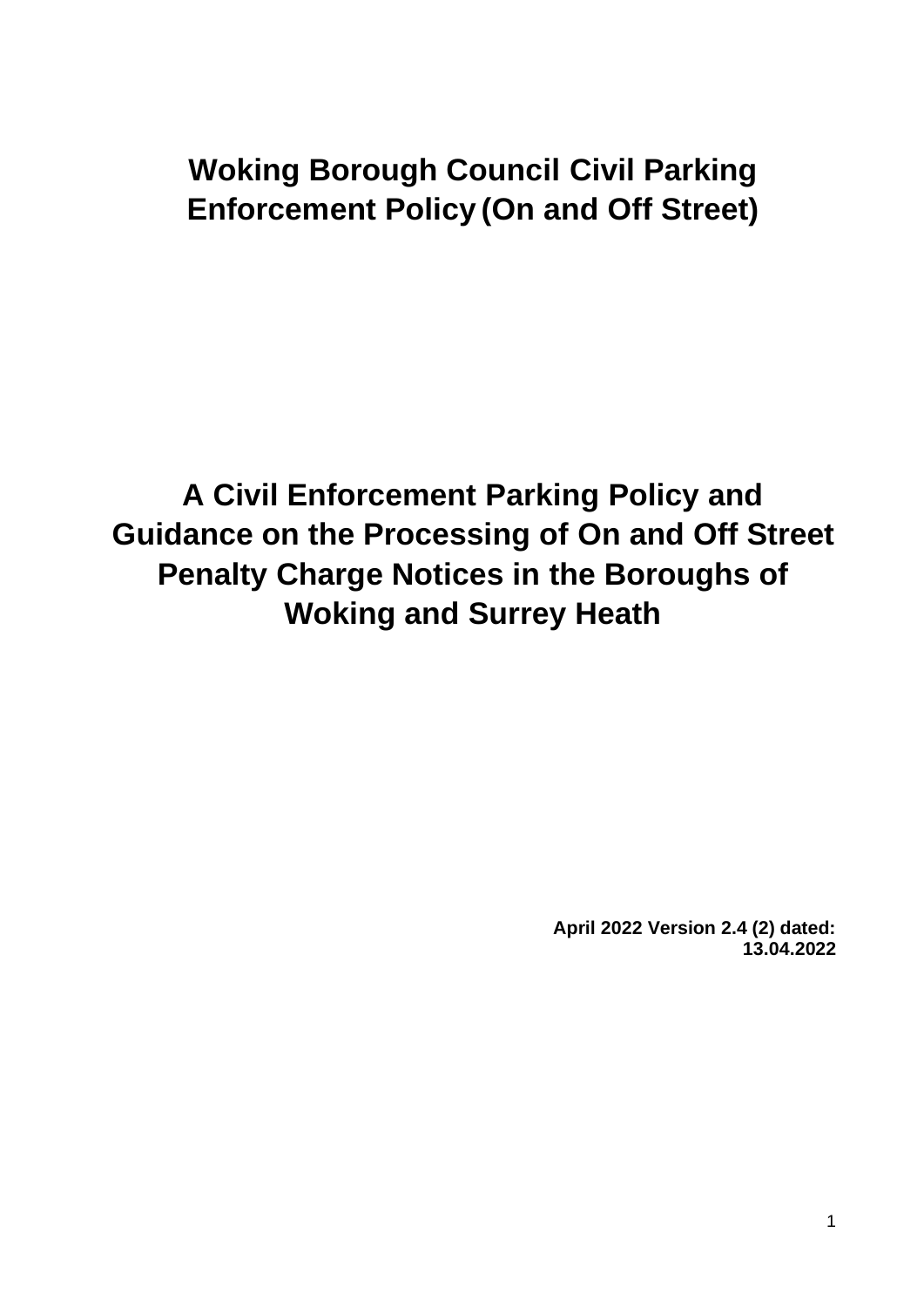# **Introduction to Woking Borough Council's Enforcement Policy**

The advice contained within this document is intended to both assist the public in understanding how parking is enforced in the Council owned and managed car parks to support both the Council and contracted employees when undertaking civil parking enforcement and when assessing representations/appeals.

The document will be subject to rigorous and frequent review to ensure that it reflects current best practice nationally. This in turn will enable enforcement to be carried out consistently and clearly across the Borough. It is stressed however, that it is only guidance; each case will be assessed fairly and reasonably on its merits, and it is not appropriate or practical to prescribe a response for every set of circumstance.

This local guidance is not intended to replace or replicate national guidance but to complement it. The national guidance referred to in the document is the Secretary of State's 'Statutory Guidance to Local Authorities on the Civil Enforcement of Parking Contraventions' (February 2008) and the associated 'Parking Policy and Enforcement Operational Guidance to Local Authorities' (March 2008) as well as any associated updates to these documents. These are referred to as 'National Guidance' within the text.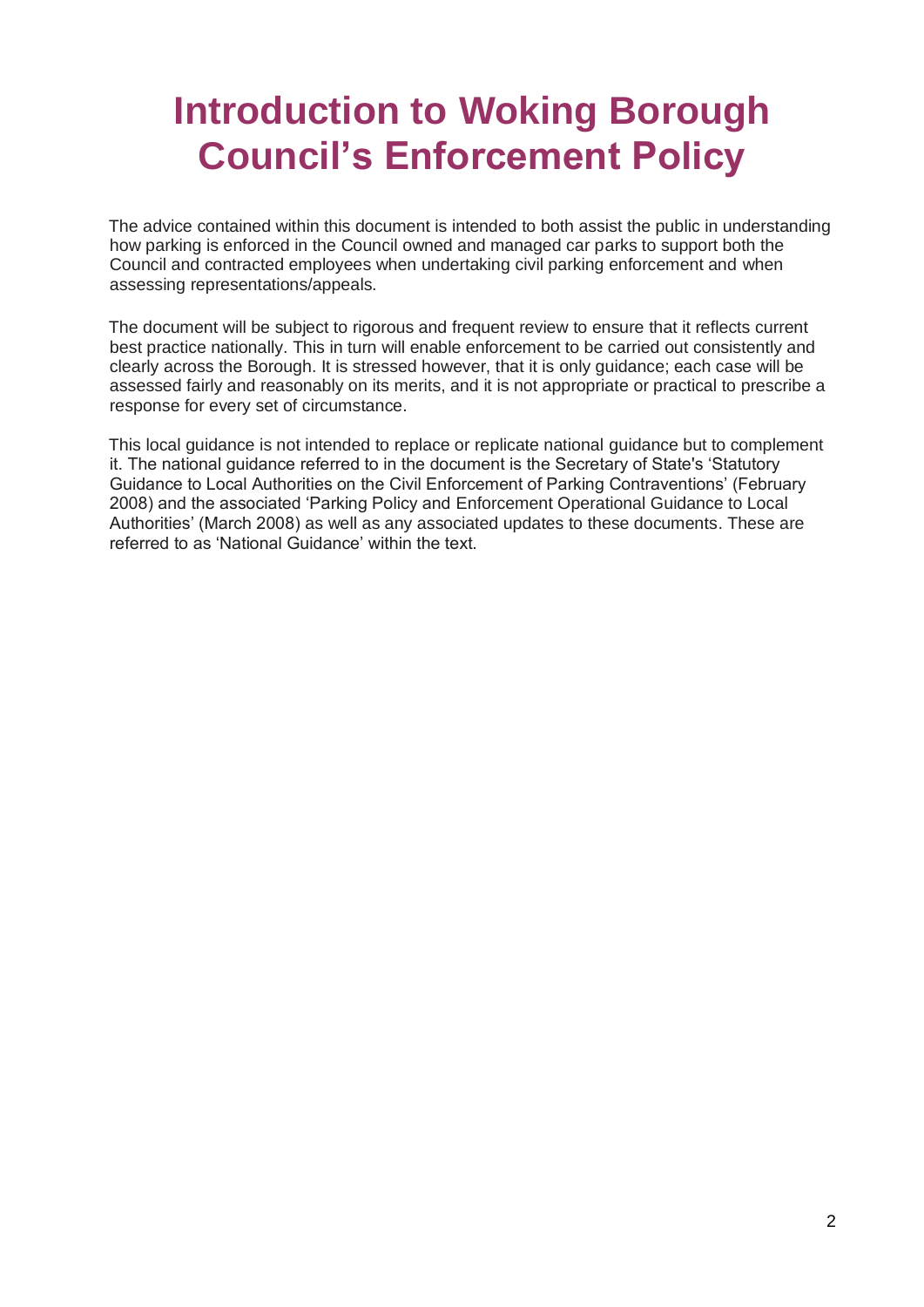## **Contents:**

## **1.0 INTRODUCTION**

- 1.1 Parking Enforcement Policy
- 1.2 Parking Management
- 1.3 Constant Review
- 1.4 Implementation
- 1.5 The Council's Intentions
- 1.6 Pay and Display Tickets
- 1.7 Permits
- 1.8 Car Parks Season Tickets
- 1.9 Business Permits
- 1.10 Exemptions, Dispensations & Suspensions

## **2.0 LEGAL FRAMEWORK**

- 2.1 Legislation
- 2.2 Abandoned Vehicles, Clamp and Removal

## **3.0 THE CIVIL ENFORCEMENT OFFICER (CEO) AND THEIR ROLE**

- 3.1 What Is It That They Cannot Do?
- 3.2 What Can the CEOs Do?
- 3.3 CEO Uniforms
- 3.4 What Do We Mean By The Exercise Of Discretion?
- 3.5 Complaints Against Civil Enforcement Officers (Parking Officers)
- 3.6 Observation
- 3.7 Enforcement Agents

## **4.0 PENALTY CHARGE NOTICES (PCN)**

- 4.1 Penalty Charge Notice Content
- 4.2 Service of A PCN by Post
- 4.3 Prevention of Service by Violence Etc.
- 4.4 Prevention of Service by 'Drive Away'
- 4.5 Penalty Charge Rate
- 4.6 Penalty Charge Notice: Administrative Process
- 4.7 Penalty Charge Notice Discount Period
- 4.8 Pre-Debt Registration Letter

## **5.0 PENALTY CHARGE NOTICE – EARLY ISSUE OF APPEAL**

- 5.1 Intervention in Challenge & Representation Processes By Elected Members And Other Officers
- 5.2 Informal Representation
- 5.3 Formal Representation
- 5.4.1 That the Recipient never was the owner or had ceased to be the Owner
- 5.4.2 The Contravention Did Not Occur
- 5.4.3 Vehicle Taken Without Consent
- 5.4.4 Invalid Traffic Regulation Order
- 5.4.5 Hire Vehicle
- 5.4.6 That the Penalty Charge exceeded the amount applicable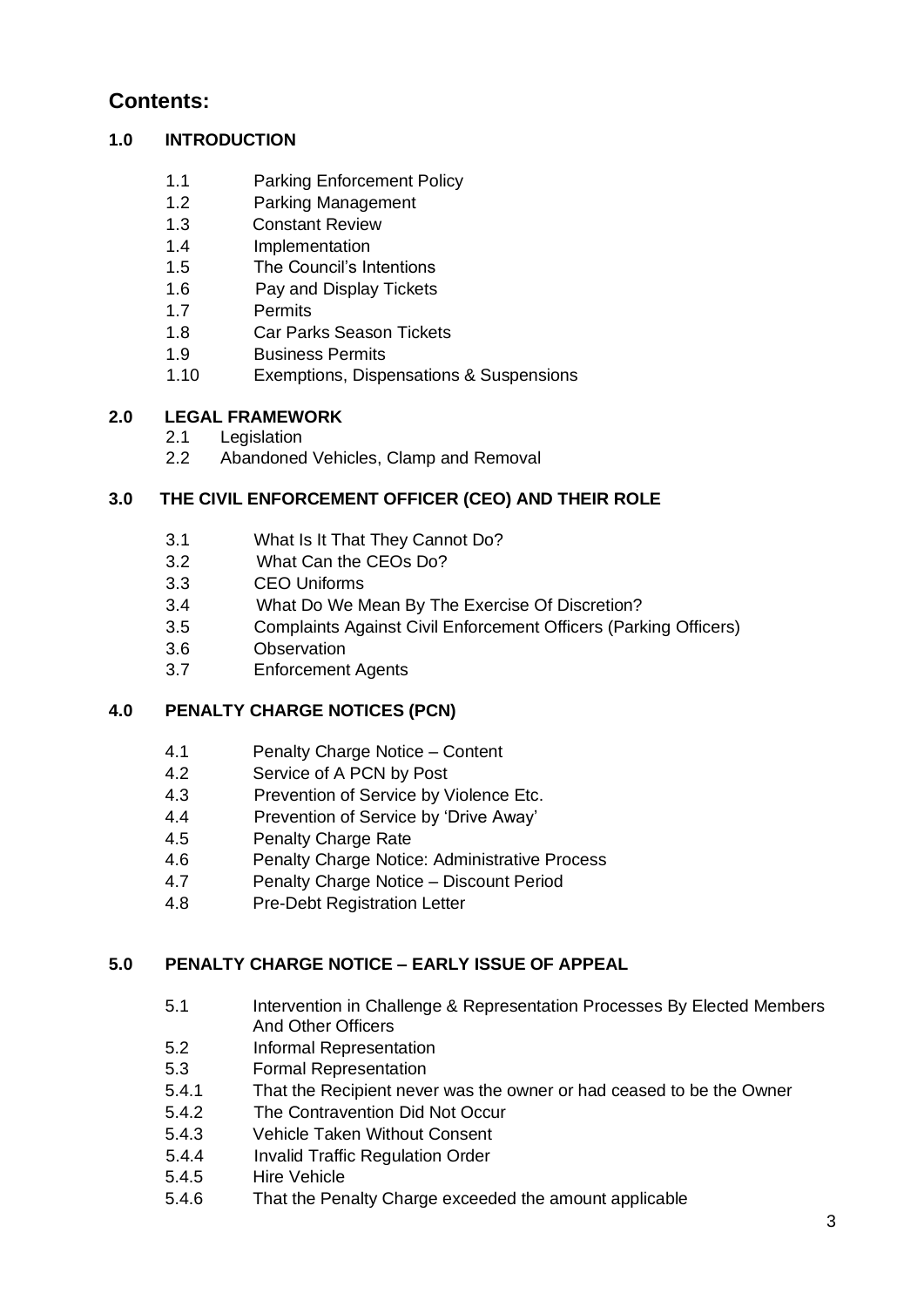## **6.0 MITIGATING CIRCUMSTANCES**

- 6.1 Bank Holidays Restrictions applicable
- 6.2 Bank Visits
- 6.3 Blocked Access
- 6.4 Broken down vehicles (see also vandalised vehicles).
- 6.5 Flat Battery
- 6.6 Flat Tyre
- 6.7 Over-heating
- 6.8 Running out of Petrol
- 6.9 Clamping and Removal
- 6.10 Court Attendance Jury Service or Witness
- 6.11 Court Attendance Defendants
- 6.12 Dental/Doctors appointment
- 6.13 Description of Vehicle on PCN
- 6.14 Incorrect make
- 6.15 Diplomatic Vehicles
- 6.16 Drink Driving or other Arrest
- 6.17 Dropping off Picking up passengers
- 6.18 Emergency Duties
- 6.19 Glaziers
- 6.20 Government Vehicles
- 6.21 Hazardous chemicals/substances
- 6.22 Health Emergency Badge Scheme
- 6.23 Hiring Agreement
- 6.24 Holidays
- 6.25 Hospital Car Service
- 6.26 Location incorrect
- 6.27 Lost Keys
- 6.28 Pay and Display Machines did not realise there was one there.
- 6.29 Pay and Display Machines not working
- 6.30 Misspelling of keeper's name
- 6.31 Mitigating circumstances
- 6.32 Delays
- 6.33 Children/Elderly People
- 6.34 Emergencies
- 6.35 Motorcycle bays
- 6.36 Emergency call-out
- 6.37 Police Officers on duty
- 6.38 Police Officer gave permission to park
- 6.39 Pregnancy Mothers with young children
- 6.40 Private Property
- 6.41 Public Utility Vehicles
- 6.42 Registered Keepers Liability
- 6.43 Restricted hours
- 6.44 Obscured signs
- 6.45 Missing signs
- 6.46 Royal Mail and Universal Provider Vehicles
- 6.47 Security Vans
- 6.48 Time/date calibration of handheld computers and pay and display machines
- 6.49 Unauthorised movement of a vehicle
- 6.50 Vandalised vehicle
- 6.51 Vehicles left unattended to gain access
- 6.52 Vehicle not at scene
- 6.53 Visitor to Britain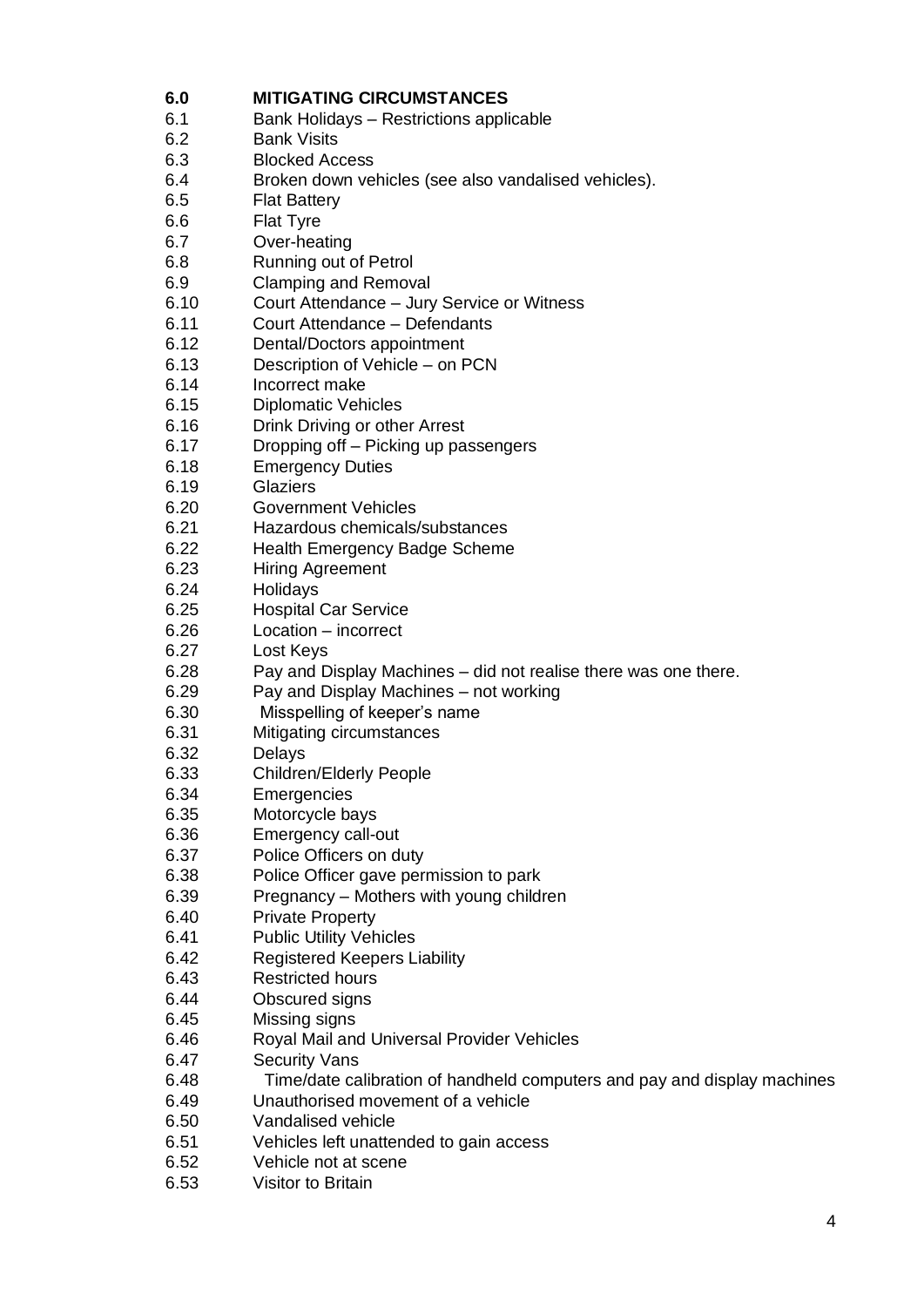# **Glossary of Abbreviations:**

| <b>WBC</b>  | <b>Woking Borough Council</b>            |
|-------------|------------------------------------------|
| <b>CEO</b>  | Civil Enforcement Officer                |
| CC          | <b>Charge Certificate</b>                |
| <b>PCN</b>  | <b>Penalty Charge Notice</b>             |
| <b>NTO</b>  | Notice to Owner                          |
| <b>HHC</b>  | <b>Handheld Computer</b>                 |
| <b>DVLA</b> | Driver & Vehicle Licencing Agency        |
| <b>TPT</b>  | <b>Traffic Penalty Tribunal</b>          |
| <b>TEC</b>  | <b>Traffic Enforcement Centre</b>        |
| <b>VRM</b>  | <b>Vehicle Registration Mark</b>         |
| <b>RTRA</b> | <b>Road Traffic Regulation Authority</b> |
| TM          | <b>Traffic Management Act</b>            |
| DFT         | Department for Transport                 |

## **On and Off Street Enforcement:**

## **1.0 Introduction:**

This document does not seek to prescribe a response for every set of circumstances. It does, however, indicate likely responses to typical representations that occur and in doing so, will assist the public to understand how their case will be approached and what evidence they should provide to support their representation.

Woking Borough Council is committed to making sure that it provides Equality of Opportunity in how its services are delivered. This commitment has been translated into its core values by ensuring that different groups and individual needs are reflected in the delivery of service.

## **1.1 Parking Enforcement Policy:**

Woking Borough Council's Civil Parking Enforcement Policy is a policy statement, designed to help to manage parking by providing a clear framework for effective off street parking management activities throughout Woking.

The policy is based upon prioritising clearly identified needs, such as those of people with disabilities, residents, visitors, and businesses and will help to manage off street parking in Woking on a fair and consistent basis.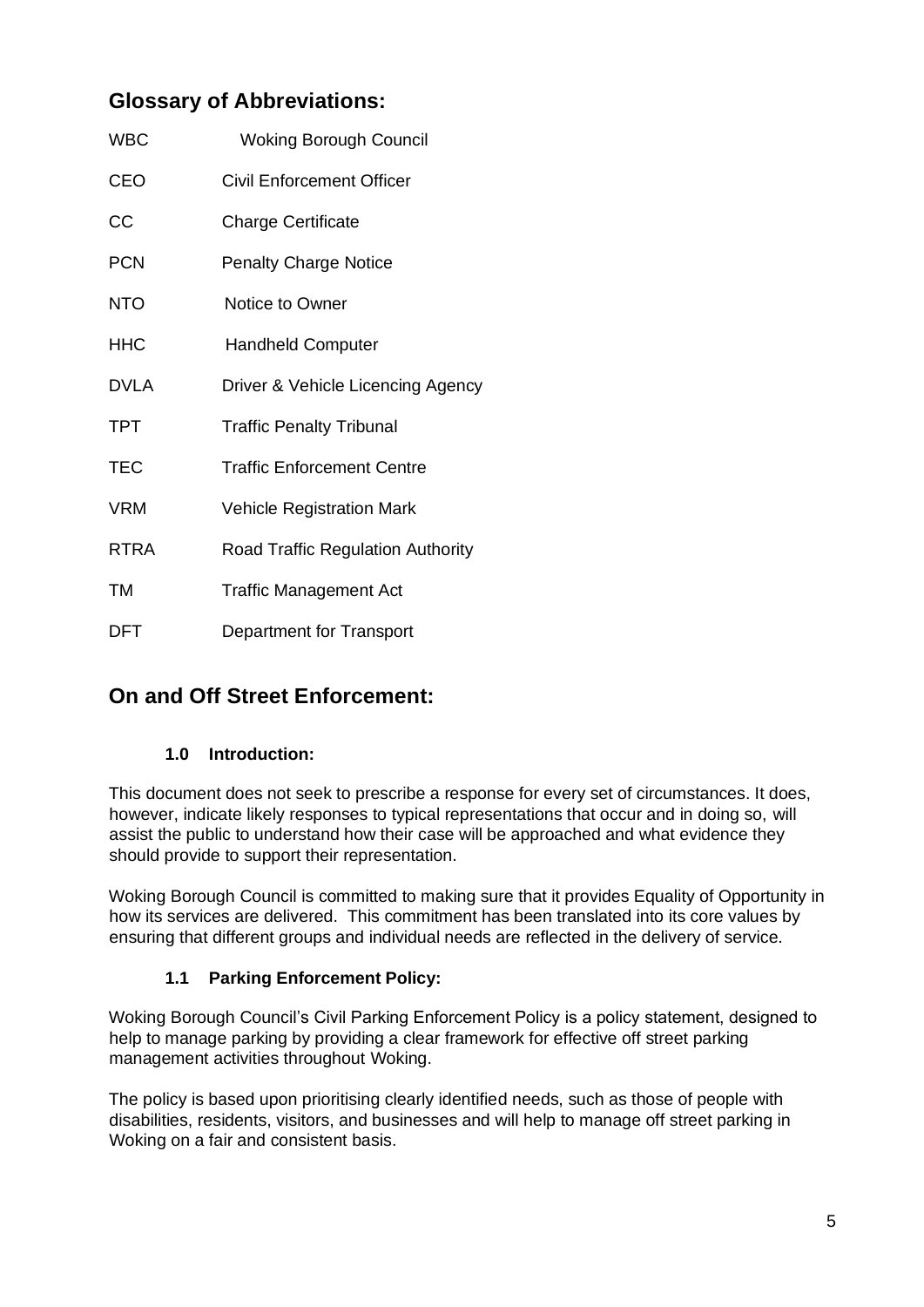The policy helps support a better and safer environment and will generally improve parking conditions in Woking by:

- meeting the needs of those wishing to park in off street car parks owned or managed by WBC;
- supporting effective parking management;
- seeking to improve sustainable access;
- meeting environmental objectives;
- focussing on customer needs; co-ordinating and being compatible with neighbouring Civil Authorities and providing a clear strategy for effective enforcement
- The policy seeks to meet the needs of all road users and to clearly prioritise different parking enforcement requirements in Woking. The aim is to manage parking in Woking on a fair and consistent basis.

## **1.2 Parking Management:**

Parking management includes the enforcement of off-street parking regulations.

Illegal parking is inconsiderate, and it can be dangerous. Under civil enforcement, the Council is directly responsible for all off street parking enforcement in Woking

The policy supports effective parking management by:

- Coordinating off-street parking enforcement management to ensure a comprehensive approach.
- Allocating parking permits/waivers/season tickets with clear conditions of use based on transparent and consistent principles.
- Promoting a policy that gives priority in accordance with the defined hierarchy of parking enforcement; and:
- Maximising the potential of the Council's information technology system to support an effective and efficient parking management operation.

Sensible and safe parking within Woking will be encouraged, as will greater compliance with the Off-street Regulations and Traffic Regulations concerning parking. These regulations will become more responsive to the public's needs because Woking Borough Council controls both the provision and management of off-street parking.

The policy focuses on customer needs by:

- Ensuring an efficient, robust, and customer-friendly parking system.
- Effective tackling of parking fraud, and abuse of the Blue Badge Scheme.
- Ensuring an effective, fair, and consistent enforcement operation to maximise compliance with Woking BC's parking regulations.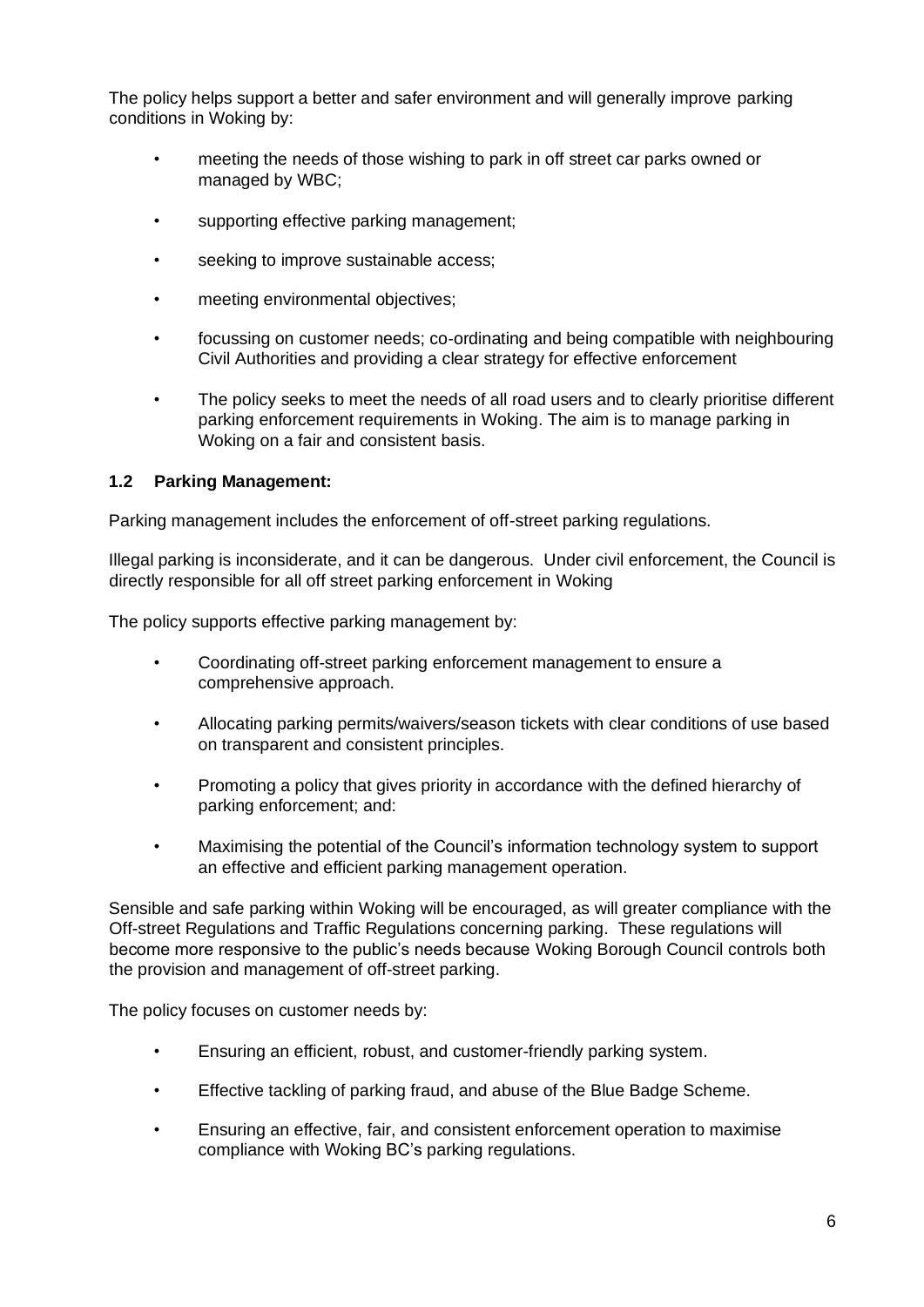- Consulting and communicating with both internal and external stakeholders to inform parking management issues.
- Taking into account the needs of local residents, shops and businesses, thereby sustaining Woking BC's economic growth.
- Actively supporting the needs of disabled people, bearing in mind that, in some cases, they are unable to use public transport and are entirely dependent upon the use of a car. This will ensure that people with disabilities are able to have equal access to all facilities within the Borough
- Actively discouraging indiscriminate parking that causes obstruction to other motorists by being an active member of the Joint Committee.

## **1.3 The policy will be regularly reviewed and will take into account:**

- a) Existing and predicted levels of demand for parking.
- b) The availability and pricing of off-street parking.
- c) The nature and extent of on-street parking restrictions
- d) The accuracy and quality of existing signs and bay markings
- e) The levels of compliance that Woking Borough Council considers to be acceptable and the level of enforcement necessary to achieve them.
- f) The views of Surrey County Council and others as appropriate.
- g) The provision of suitable parking facilities for disabled people and those with accessibility issues.
- h) The provision of suitable parking facilities for cyclists and motorcyclists.
- i) Consideration of the Council's overall aims about the environment, fear of crime within the Borough and sustained economic growth of the Borough
- j) Changes to the enforcement regime because of changes to legislation, statutory guidance or best practice.

#### **1.4 Implementation:**

It is the Council's intention that the implementation of this policy and Civil Parking Enforcement across WBC will be undertaken by means of permanently employed and agency CEOs.

#### **1.5 The Council's Intentions**

The Council's' intention is that it will operate the civil enforcement parking operation as a partnership with the residents, businesses and visitors. This has the dual aims of providing a better service and of developing a flow of information for the public.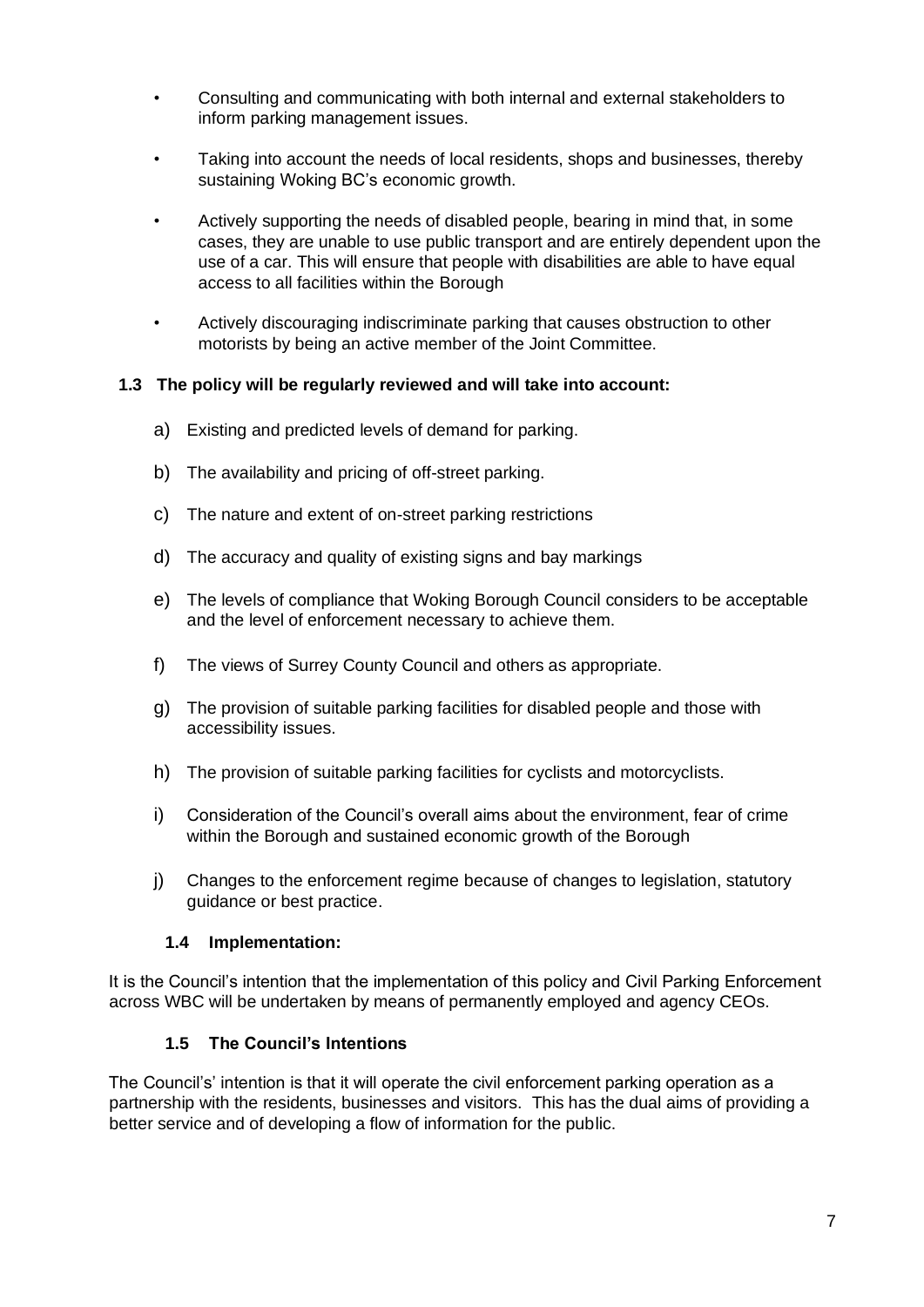It will also concentrate on learning from the bottom up, by ensuring that local activity and feedback will be continually reflected in the parking restrictions and the quality and services within the car parks.

The key channel of continual feedback will be from the CEOs and parking related correspondence from the public.

The Council will approach the exercise of discretion objectively.

## **1.6 Pay & Display Tickets:**

Some of the Borough Council's car parks operate as Pay & Display and or cashless parking areas.

Pay & Display requires the purchase of a ticket at the time of parking for the amount of time required. All tickets display the expiry date and time on them along with the fee paid and car park. The car park fee tariff is clearly displayed adjacent to each machine.

Pay & Display Tickets must be:

- Clearly displayed whilst the vehicle is parked.
- For the date shown.
- Valid for the duration parked
- For the car park or on street location indicated.

Representations made because the driver failed to correctly display a valid ticket even though one was held will not be allowed as it is incumbent upon the driver to ensure that the ticket is clearly displayed throughout the time that the vehicle is parked.

Representations made because the driver did not have change will not be upheld.

Representations made because of delays returning to the car park will be dealt with in accordance with 'mitigating circumstances.

Where cashless parking is available and is the chosen method of payment, then the need to pay and display is removed. Vehicle details will always be checked against the cashless database system in real time by the Parking Officer where there is nothing on display. Should such a check show that payment by means other than pay and display has not occurred, or the vehicle is parked beyond the paid for time, then a PCN shall be issued.

## **1.7 Permits:**

#### **Resident's Permits:**

- Failure to display a permit is a contravention and will result in a PCN being issued which should not be cancelled unless there are mitigating reasons why the permit was not displayed.
- Use of a permit within another car park, on another vehicle or after its expiry date is also a contravention for which a PCN will be issued. The PCN should not be cancelled unless there are mitigating circumstances that account fully for the contravention.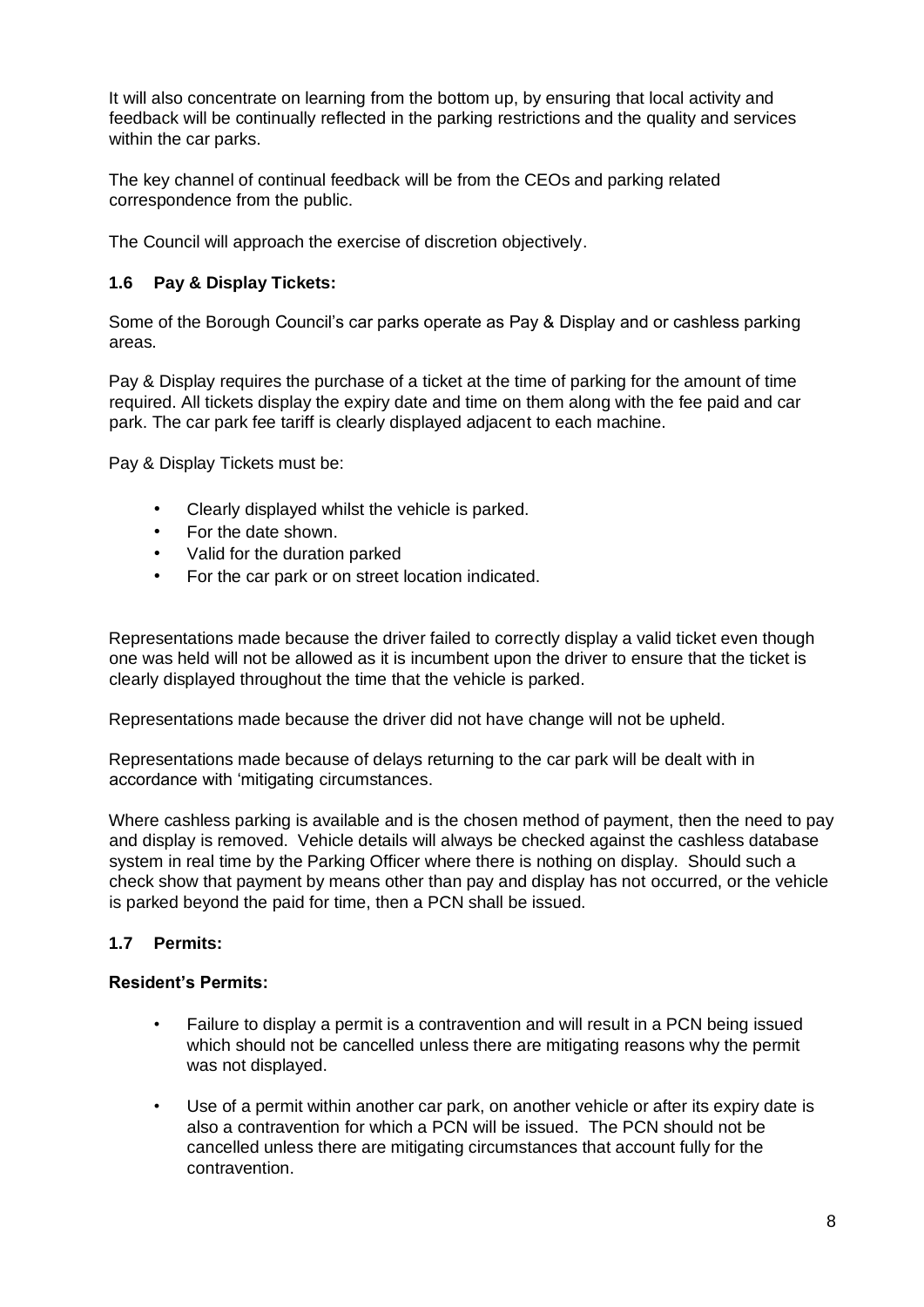## **1.8 Car Park Season Tickets**

- These may be issued in the same manner as resident Permits and are valid only in the specified car park, for the vehicle and before the expiry date printed on the face of the season ticket or on the data held digitally.
- Failure to display a season ticket or have a virtual season ticket is a contravention and will result in a PCN being issued which should not be cancelled unless there are mitigating reasons why the permit was not displayed.
- Use of a season ticket within another car park, on another vehicle or after its expiry date is also a contravention for which a PCN will be issued. The PCN should not be cancelled unless there are mitigating circumstances that account fully for the contravention.

## **1.9 Business Permits**

- These may be issued in limited circumstances and only in limited controlled zones to local companies/traders that are actively involved in carrying out their businesses in the designated zone.
- They are subject to the same terms and condition of use as Resident's permits

#### **1.10 Exemptions, Dispensations, and Suspensions**

Section 1 of the Department of Transport Statutory Guidance contains information on how enforcement is undertaken by CEOs. It details the contraventions that may give rise to issuing a PCN and the usual exemptions to these. Exemptions are signed for each individual car park and stated in the relevant off and on-Street Parking Places Order.

#### **Suspensions:**

Designated parking bays, may be suspended for the following reasons:

- To allow maintenance of adjacent property where access is required for deliveries, essential vehicles, skips, scaffolding etc. (Cars will not be considered as "essential vehicles" and will be expected to park in accordance with parking restrictions).
- Maintenance to trees.
- At the request of the Police.
- For security reasons.
- Any other reason accepted by the Council.

Applications for suspensions must be received at least 5 working days prior to the required date and must be made to the Parking Services Team. The Council's decision is final.

If granted, suspensions of parking bays / spaces will be clearly signposted by means of temporary signs which will indicate the exact location and extent of the suspension, with the start and finish dates and times. These signs will be displayed at least a day before the suspension comes into operation.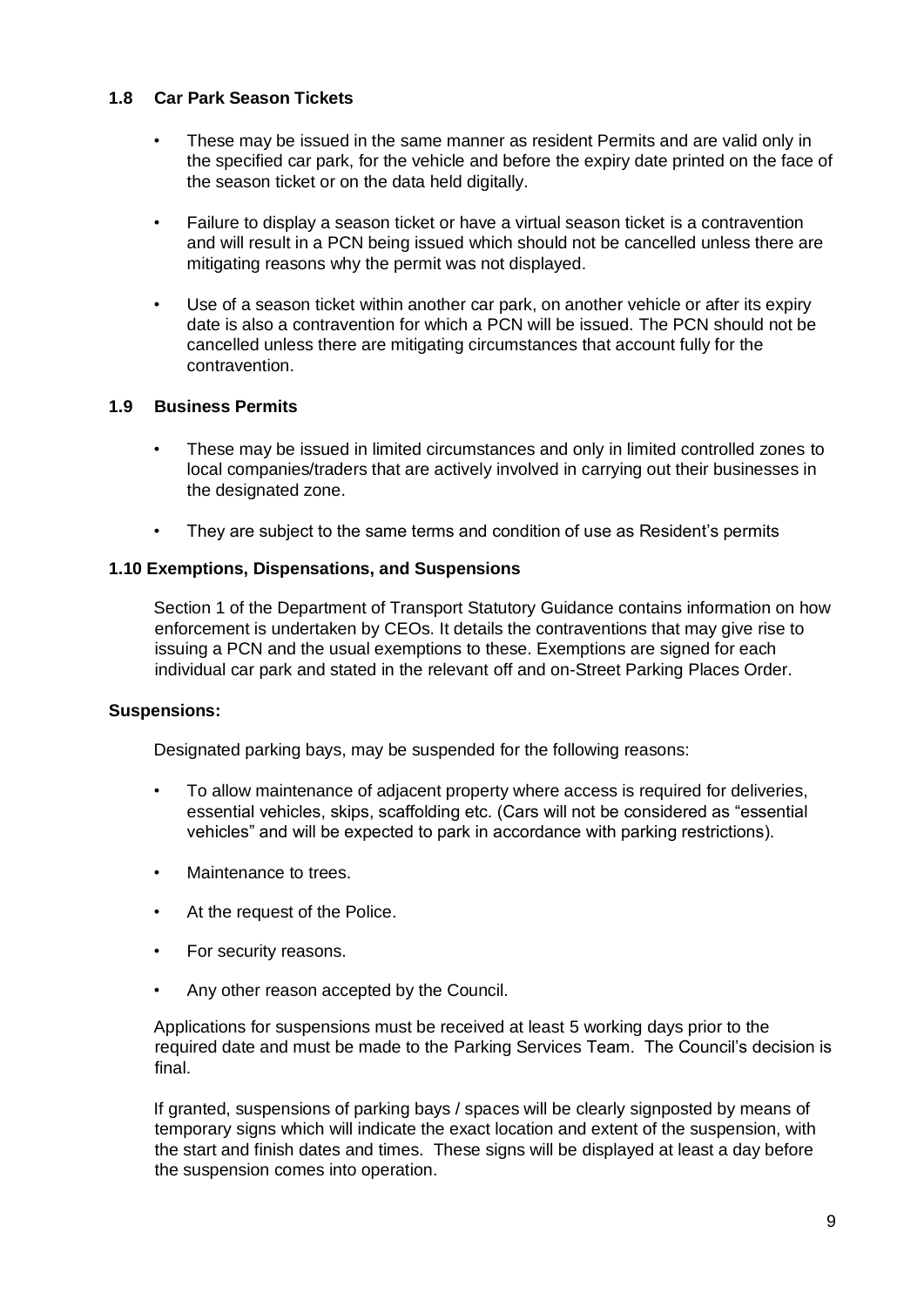Vehicles parked in contravention of a suspension will receive a PCN.

## **Dispensations:**

The following vehicles will receive automatic dispensation from restrictions:

- Police, Fire Rescue Service or Ambulances, only whilst attending emergencies.
- Vehicles displaying valid disabled permits (see appropriate Section 32 on Blue Badges).

Dispensations may be granted on prior approval for the following:

- Maintenance to adjacent buildings.
- Any other similar reason accepted by the Council.

If granted, dispensations will be issued to the applicant by way of written/virtual authority, which must be clearly displayed on the vehicle whilst parked. A further copy will be kept, with the application, by the Parking Services Team.

A charge, per vehicle per day/per bay, may be made at the discretion of the Parking Services Team with that price listed on the Council Website.

## **Disabled Drivers/Passengers:**

Blue badges are issued to either a disabled driver, a disabled passenger or an organisation that predominantly deals with the logistical transport of disabled passengers. They can only be used when the vehicle is being used to transport the disabled person. It is not permitted to use the badge for any other purpose e.g., shopping for the disabled person who is not him/herself being transported in the vehicle.

Blue badges must be clearly and properly displayed whilst the vehicle is parked.

Failure to do so will result in a PCN being issued for the contravention of the relative parking restriction. When considering the matter, the Council will take into account previous contraventions by the same vehicle and/or badge holder for failure to display a disabled badge. Where no previous contravention has occurred, the representation should be allowed, providing proof of the existence of a valid badge is supplied. In such circumstances the letter sent to the person making the representation should make it clear that this contravention will be considered when deciding upon any future contravention and that this may lead to future representations being rejected.

Providing the Disabled Badge is clearly and properly displayed the Badge Holder can park in accordance with details provided on the car park information boards.

Disabled Badge Holders are not allowed to park in any area where there is a loading restriction. Parking must always be in accordance with the Blue Badge Scheme.

CEOs have the right to inspect and confiscate Blue Badges for authenticity.

#### **Council Car Parks:**

For an unlimited or specified time, wherever possible the driver should park in designated disabled bays. The conditions of use may vary from car park to car park but will be clearly signed.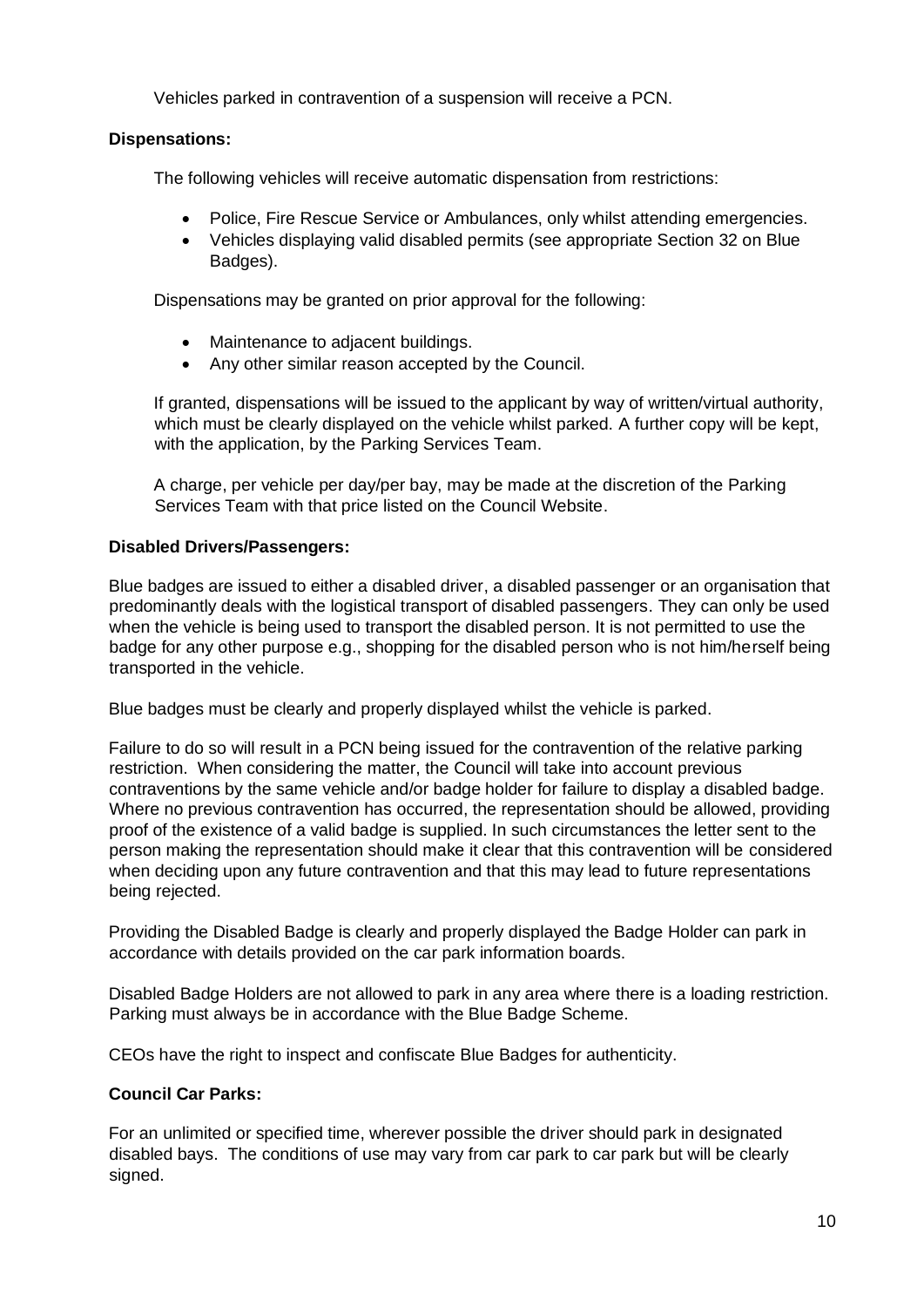## **2.0 Legal framework:**

The Traffic Management Act Statutory Guidance issued by the Department of Transport states:

*"The Secretary of State considers that the exercise of discretion should, in the main, rest with back-office staff as part of considering challenges against Penalty Charge Notices and representations against Notice to Owners. This is to protect CEOs from allegations of inconsistency, favouritism, or suspicion of bribery. It also gives greater consistency in the enforcement of traffic regulations.* 

*However, the enforcement authority may wish to set out certain situations when a CEO should not issue a PCN. For example, an enforcement authority may wish to consider issuing a verbal warning rather than a PCN to a driver who has committed a minor contravention and is still with, or returns to, the vehicle before a PCN has been served. The enforcement authority should have clear policies, instructions, and training for CEOs on how to exercise such authority. These policies should form the basis for staff training and should be published.*

*Enforcement authorities should ensure that CEOs are properly trained to enforce parking controls fairly, accurately, and consistently. As well as formal training, it is recommended that authorities include some supervised on-street training to familiarise CEOs with the area and any special parking provisions. Enforcement authorities should make sure that CEOs understand all relevant exemptions, such as those applying to diplomatic vehicles and the Blue Badges issued to disabled people. CEOs should be aware of their powers to inspect Blue Badges and the sensitivity required should they need to exercise them."*

## **2.1 Legislation**

The statutory acts governing parking enforcement are: The Traffic Management Act (2004) and The Road Traffic Regulation Act (1984).

If a driver is querying the legislation, it should be explained to him/her in simple terms. There is no need to supply specific reference, unless especially requested.

When such a request is made the Council will refer to specific, relevant paragraphs and will quote them verbatim within any correspondence. The Council will not supply full copies of the relevant acts, which can be obtained from Her Majesty's Stationary Office (HMSO) or, in the case of the 2004 Act, accessed via the internet

If the keeper is specifically querying the authority behind a specific restriction, then reference should be made to the relevant Parking Places Order, held by the Council. Prior to any correspondence with the keeper this order should be checked to ensure the validity of the PCN. If any doubt exists, then the PCN should be cancelled and the decision communicated to the keeper.

## **2.2 Abandoned Vehicles Clamping & Removal**

It is not the intention to carry out Clamping & Removal in Woking Borough Council at this time although this decision may be reviewed in the future

Where a vehicle remains parked, in a Car Park area, for a period during which multiple PCN's are issued (multiple = 3) for the same contravention. The CEO will report the vehicle as potentially abandoned and it will be dealt with by the Borough Council's abandoned vehicle section under the provisions of Refuse Disposal (Amenity) Act 1978.

Criteria used in identifying Abandoned Vehicles: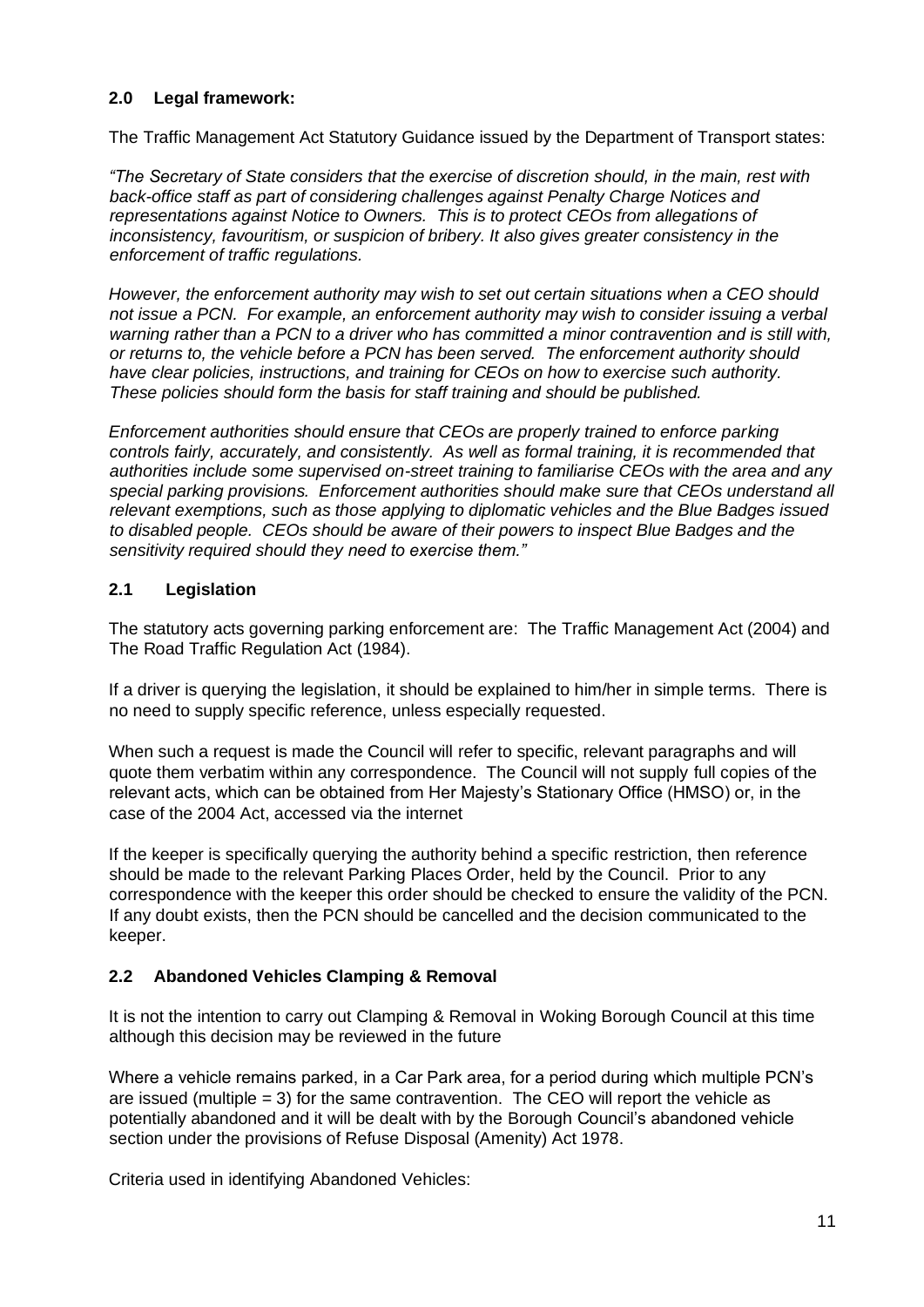- 1. Untaxed.
- 2. General poor condition.
- 3. No evidence of movement
- 4. Multiple PCN's attached to the vehicle
- 5. Poses an Environmental Health risk to the public

Whilst the vehicle is being dealt with as potentially abandoned no further PCN's will be issued. Issued PCN's will be enforced against the registered keeper of the vehicle in the normal way. The Borough Council and Surrey Police abandoned vehicles protocols shall continue to apply.

## **3.0 The Civil Enforcement Officer (CEO) and their role**

The Councils have established criteria for the use of traffic management controls which are represented on the ground by signs and lines made through the mechanism of traffic regulation orders (TROs). It is important for all of the public that these are enforced; that will reduce accidents, improve traffic flow, help residents, and create better facilities for both shoppers and business. In off-street car parks, the terms and conditions of the car parks are made by WBC in their Off Street parking Places Orders under the powers granted by the Road Traffic Act Regulation 1984.

The role of the CEO is defined by the Council and officers attend recognised training courses in order to take on the role, either with WBC or under their former employment. It is important that there is a public understanding that they are not there to "just issue tickets" but are primarily trying to ensure consistent compliance in respect of the parking controls for the safety of all road users. They categorically are not given nor motivated by targets, and in fact the ideal solution would be total compliance with the parking regulations and no PCNs being issued. All CEOs and Enforcement staff are employed at the time of approval of this policy by Woking BC or by an agency. The Back Office staff dealing with appeals and challenges are employees of the Council.

CEOs are the public face of parking enforcement and for the purpose of this document and may also be referred to in this document as Parking Officers. They are deployed by Woking Borough Council to enforce parking restrictions on-street and in off-street car parks. They wear an appropriate uniform, displaying the badge of the Council. The hours of operation and the beats given to them are flexible to address parking management issues Borough-wide.

Requests from the public for targeted enforcement will be addressed where appropriate. Priority will be given to requests received from the Police and where public safety is at risk.

## **3.1 What is it that they cannot do?**

The CEOs cannot comment on:

- The parking regulations on street.
- The off-street regulations in the car parks.
- Whether other motorists have found the signing difficult to understand.
- Whether a PCN which has been issued, is likely to be cancelled or not.
- The Council's declared policies.

#### **3.2 What can the CEOs do?**

- Listen to the motorist.
- Note the motorists' concerns.
- Take a name and address for correspondence to answer questions.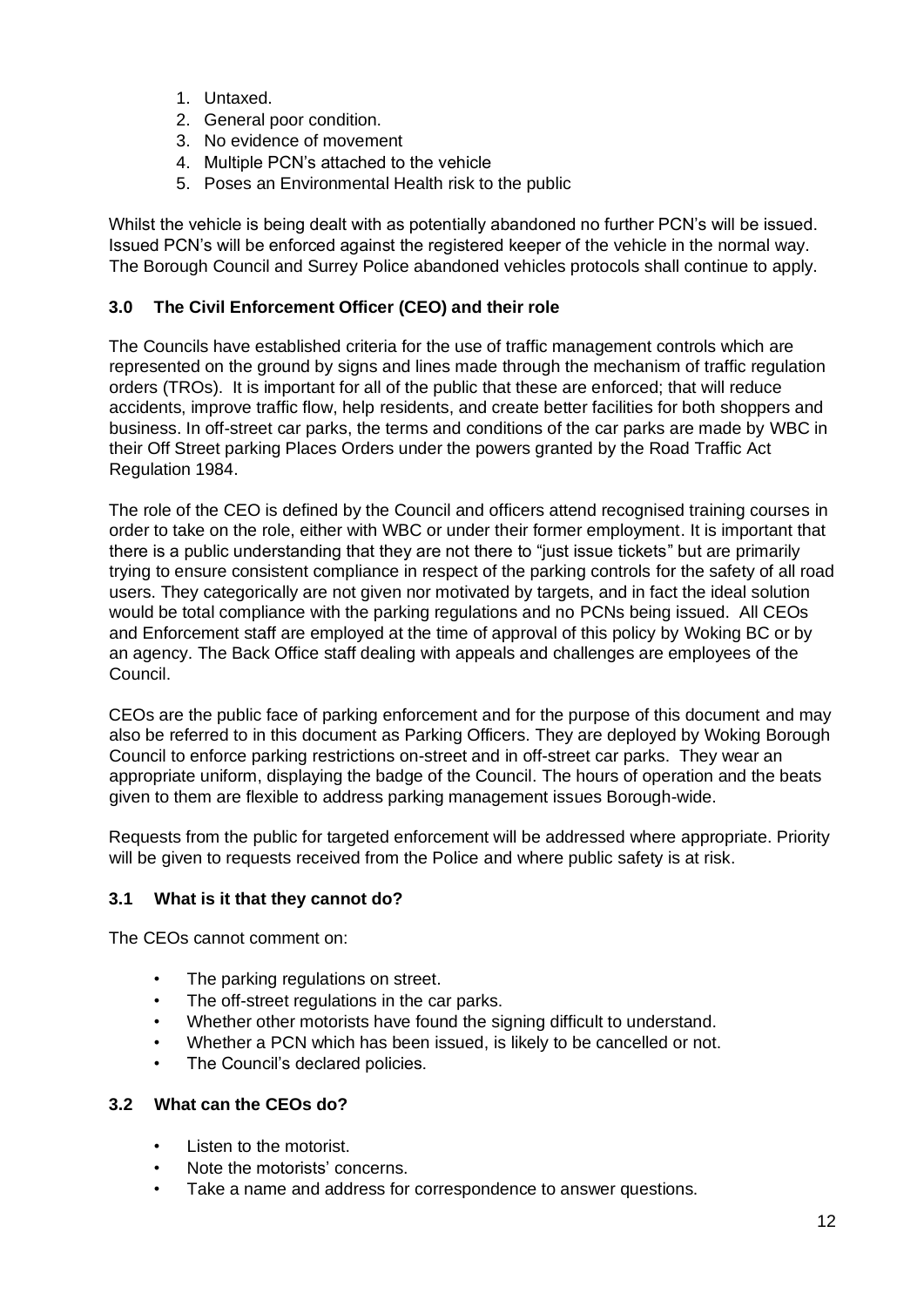- Use their common sense in deciding on a course of action.
- Explain to the motorist that if they wish to escalate their issue it must be in writing as per the details on the rear of the PCN.

## **3.3 CEO Uniforms**

Civil Enforcement Officers shall wear such uniform as the Secretary of State may determine when exercising prescribed functions and shall not exercise any of those functions when not in uniform.

The Secretary of State has determined that: Civil Enforcement Officers' uniforms must be readily distinguishable from those worn by the Police and must include the following:

- Clear identification that the wearer is a Civil Enforcement Officer
- Clear identification of the Local Authority on whose behalf the Parking Officer is acting.
- A personalised number to identify the Parking Officer which may contain letters as well as numbers.

Woking Borough Council's Enforcement Contractors Parking Officers will usually wear a uniform which will consist of:

- Reflective Vest and/or Coat showing "Civil Enforcement Officer " on the back.
- Hat dark blue or black
- Transferable epaulettes showing Enforcement Officers number.
- All Enforcement Officers will carry appropriate ID cards.
- Body Cameras for their safety and that of the public.

## **3.4 What do we mean by the exercise of discretion?**

The Council, having agreed that CEOs should be alert to local situations and environment, and should not be overzealous in ticket issuing, have developed evidential and observational criteria and special considerations in respect of PCN issue.

It is important to identify that there are certain contraventions of regulations that will not be tolerated, except under exceptional circumstances; for example, we will always enforce against dangerous or particularly selfish acts such as:

- Parking in bays for Blue Badge holders with no badge displayed.
- Parking on zigzags around pedestrian crossings and around schools
- Parking in an area where there is a loading ban in place as this usually relates to safety

The policy on discretion follows on from the above. The list below is not exhaustive but indicative and relies on the individual CEO to exercise his or her discretion in particular circumstances. Should a PCN still be issued in a particular circumstance, the parking office staff will provide a detailed explanation of why it was issued, as well as options for paying the charge, or further appealing against it.

They will be alert to a range of issues to assist the exercise of their discretion relating to the issue of PCNs. The following list is not exhaustive but demonstrates what the Council have agreed as a foundation, and from this the CEO will make their decision about the possible issue of a PCN. It should be noted that they will always gather evidence of a possible contravention, including the taking of digital photos as well as digital notes and on occasion in a pocketbook.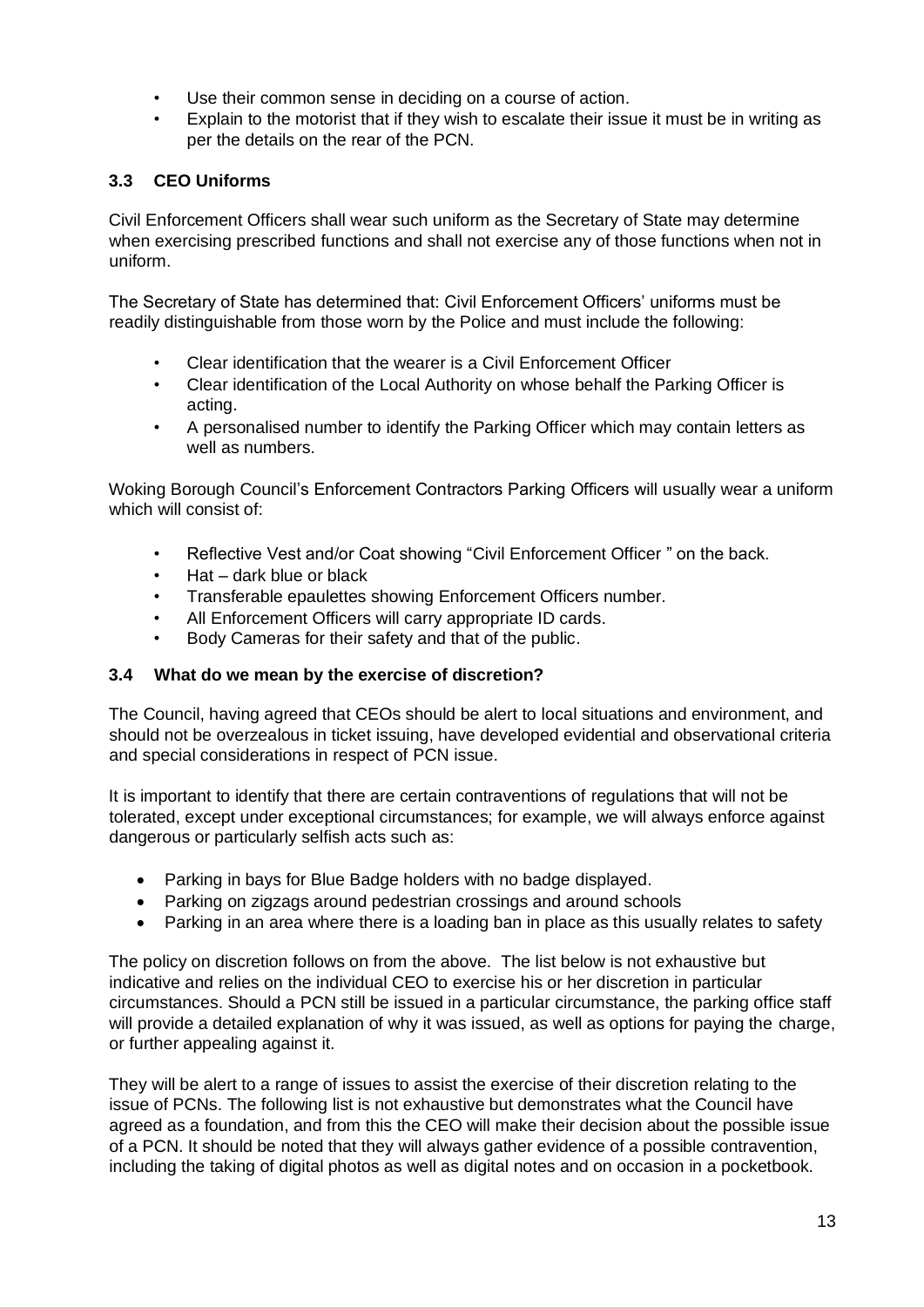This is to demonstrate fairness and equality in their work to their managers and council officers and not any bias or favouritism which may lead to suspicion of bribery.

They will be aware of:

- An adult struggling with shopping.
- Difficulty experienced whilst looking after children.
- A person with a disability or a passenger with a disability.
- Marginal time lapse in obtaining a pay and display ticket.
- Non functional pay and display equipment.
- Breakdowns waiting for assistance which is obvious to see.

This CEO discretion policy is based on these basic rules:

- The CEOs will show a duty of care to the public overall when carrying out enforcement.
- They will enforce in a sensible manner.
- They will recognise that they are operating within a democratic process.
- They will recognise that they are allowed to show discretion.
- They will report matters back to their manager so that considered decisions from information gathered on the ground can be taken.

## **3.5 Complaints against CEOs**

Allegations that a CEO has made an error whilst issuing a PCN will be investigated under the normal Representations or Challenge procedures and a formal written notice of acceptance or rejection will be sent within the stipulated timescale.

Any allegation of misconduct made against a member of the Councils enforcement staff will be investigated and dealt with through the Councils Complaint Procedure available on the Council's website.

## **3.6 Observation**

Prior to a PCN being issued, a CEO may allow a period of 5 minutes to elapse between first observing the vehicle and the issue of the PCN. This is to satisfy national guidance. With certain contraventions, however, this observation time is not appropriate (parking in a disabled bay is an instance). Furthermore, the Council reserves the right to reduce, extend or remove the observation time to address specific local parking problems.

## **3.7 Enforcement Agents**

Enforcement Agents, formerly referred to as bailiffs, as agents of the court, are court officers. Of the many functions they perform, executing warrants is one that is likely to concern us most. These are court orders for the collection of money and/or goods of sufficient value to produce the required amount.

## **4.0 Penalty Charge Notices (PCN)**

In Woking Borough Council, all PCNs issued are dealt with by the Parking Services team. The main advantage of this is that it ensures a clear and consistent approach to processing across the Borough. An Authority that issues the PCN is responsible for determining any formal appeal to the Traffic Penalty Tribunal (TPT) and is involved accordingly.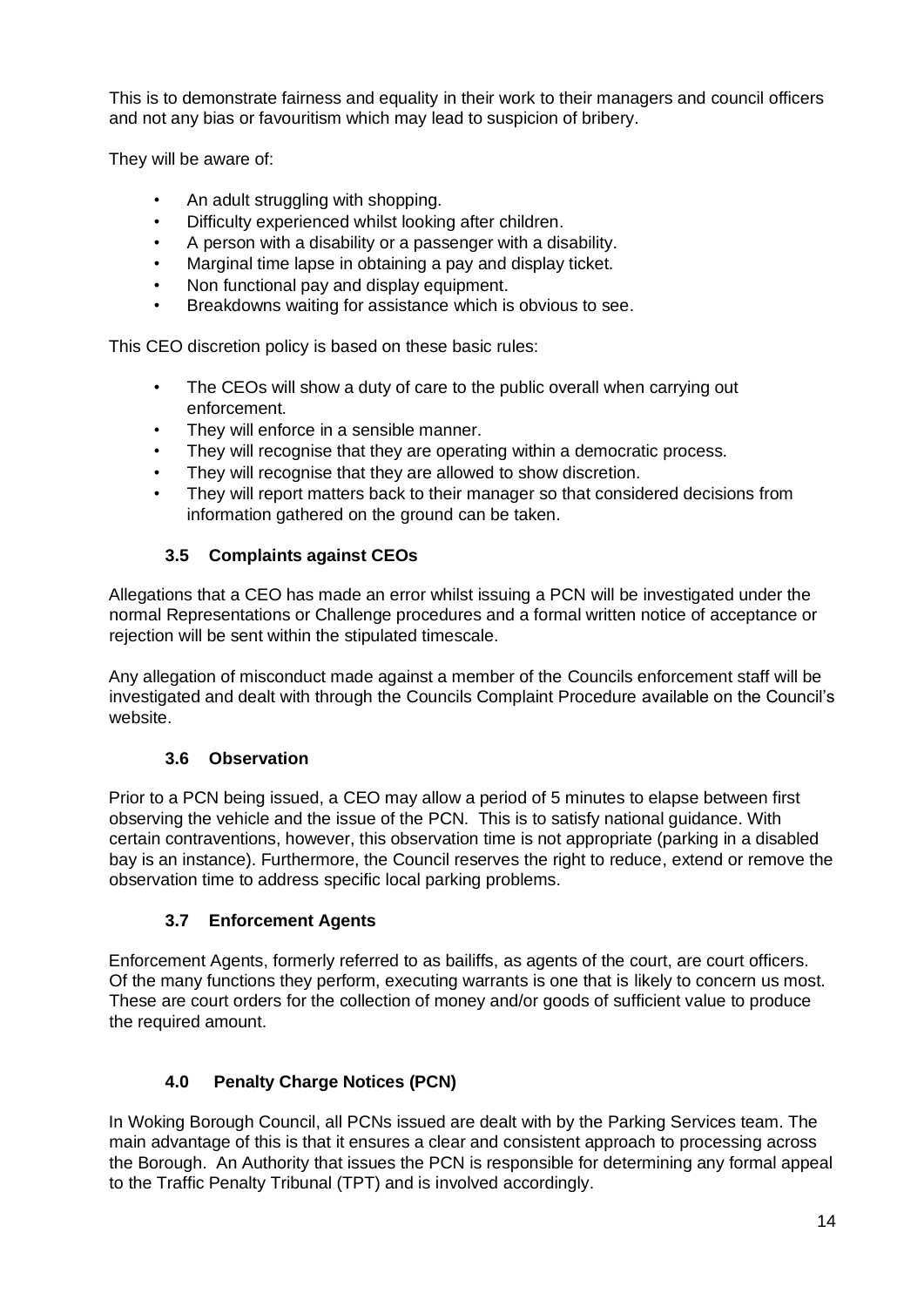The following Section details how PCN's are processed in accordance with statutory requirements and local performance. It will give information on typical representations and the mitigating circumstances that are considered when dealing with these. In accordance with guidance. All statutory correspondence will be sent by first class post where legally required.

## **4.1 Penalty Charge Notice - Content**

In accordance with the statutory requirements and national best practice, the PCN must contain the following details:

- The date on which the notice is served.
- The name of the enforcement authority.
- The registration mark of the vehicle involved in the alleged contravention.
- The date and time of the alleged contravention.
- The grounds on which the Parking Officer serving the notice believes that the penalty charge is payable.
- The amount of the penalty charge.
- That the penalty charge must be paid not later than the last day of the period of 28 days beginning with the date on which the PCN was served.
- That if the penalty charge is paid not later than the last day of the period of 14 days beginning with the date on which the notice is served the penalty charge will be reduced by the amount of any applicable discount - currently by 50%.
- Payment methods.
- That if the penalty charge is not paid before the end of the period of 28 days beginning with the date on which the PCN was served a Notice to Owner (NtO) may be served by the enforcement authority on the owner of the vehicle.
- That a person on whom an NtO is served will be entitled to make representations to the enforcement authority against the penalty charge and may appeal to an adjudicator if those representations are rejected.
- If representations against the penalty charge are received at the specified address before the NtO is served they will be considered.

But if an NtO is served not withstanding those representations received against the penalty charge before the NtO is served, those representations must be made in the form and manner and at the time specified in the NtO**:** 

- vehicle make and colour (if evident);
- detailed location of vehicle:
- the contravention code:
- observation start and finish times (where appropriate);
- PCN number (all PCNs should be uniquely identifiable);
- CEO's identification number;

The CEO shall also record all other relevant details on the hand held computer terminal (HHCT), and valve positions if appropriate. In addition the CEO will take a number of photographs to clearly show the registration number, the parking contravention and the PCN affixed to the windscreen.

## **4.2 Service of a PCN by post**

There are two circumstances in which a PCN (a "regulation 10" PCN) may be served by post:

If the CEO has been prevented by violence from serving the PCN either by affixing it to the vehicle or by giving it to the person who appears to be in charge of that vehicle.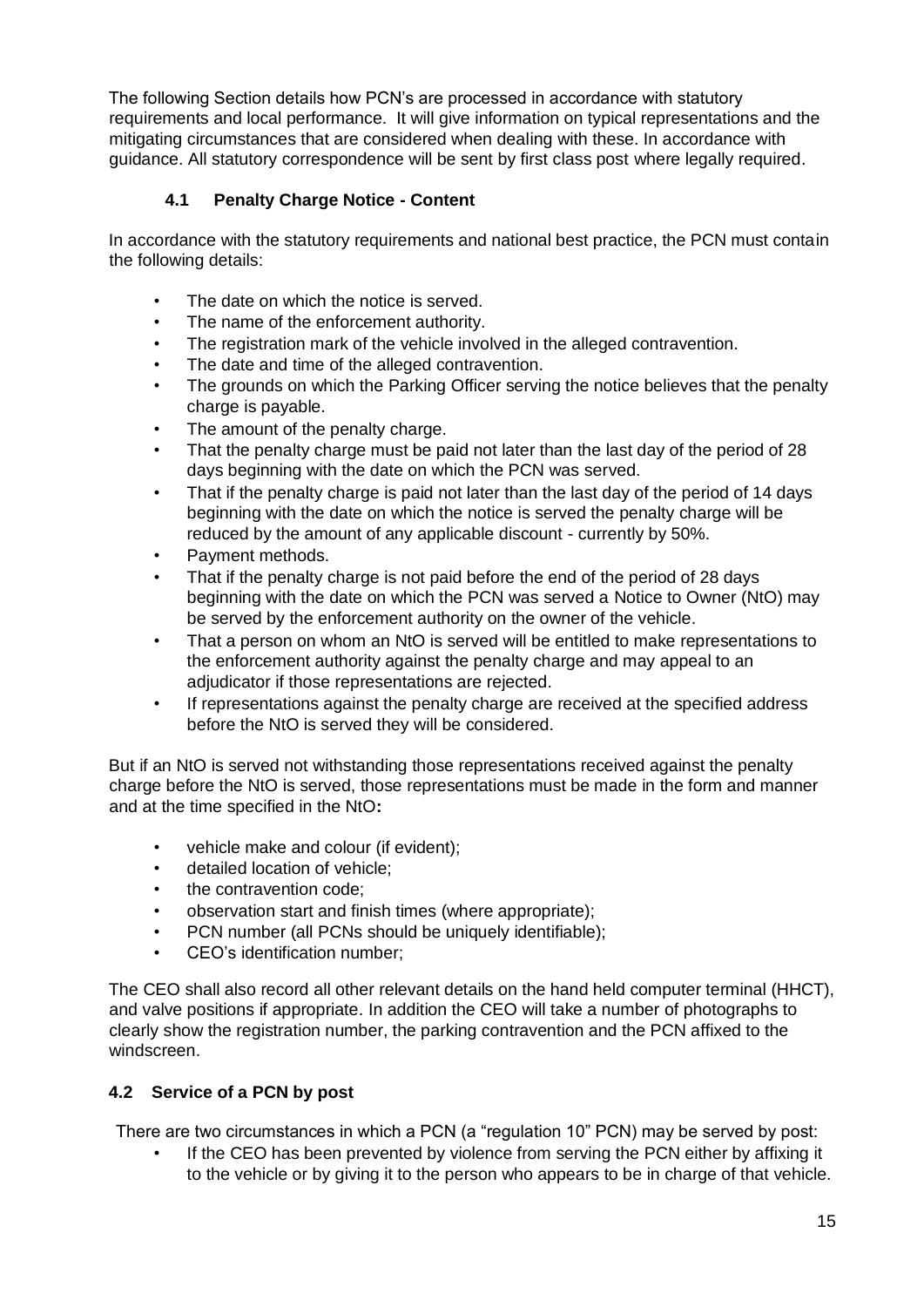• If the CEO had started to issue the PCN but did not have enough time to serve it before the vehicle was driven away and would otherwise have to write off or cancel the PCN.

In any of these circumstances a PCN is served by post on the owner (whose identity is ascertained from the DVLA), and also acts as the NtO Postal PCN's should be sent within 14 days of the contravention.

## **4.3 Prevention of Service by violence etc.**

A PCN may be served by post if the CEO attempted to serve it by affixing it to the vehicle or giving it to the person in charge of the vehicle but was prevented from doing so by some person. This includes situations where the person who appears to be in charge of the vehicle is abusive or prevents service indirectly through intimidation or directly through threats or actual physical force.

In such circumstances, the actual PCN issued by the CEO on patrol cannot be served by post because the information it gives is insufficient. The regulation 9 PCN issued by the CEO should be cancelled and a regulation 10 PCN served by post. WBC must ensure that they have sufficient primary and supporting evidence to deal with any subsequent representations and appeals and will obtain a witness statement from the CEO which will be attached to the case. Back-office staff will trace the relevant registered keeper's address via the DVLA. In these circumstances the motorist gets 14 days discount period for payment of the PCN.

## **4.4 Prevention of service by "drive away"**

A PCN may also be served by post if the CEO had begun to issue the PCN - i.e. had completed his/her observation and had either started to write the PCN or input data to the HHCT and would, in other circumstances, issue the PCN - but the vehicle was driven away from the place in which it was parked before the CEO had finished issuing the PCN or been able to serve it.

In such circumstances, the actual PCN issued by the CEO on patrol cannot be sent by post because the information it gives is insufficient. The regulation 9 PCN issued by the CEO should be cancelled and a regulation 10 PCN served by post. WBC will ensure that they have sufficient primary and supporting evidence to deal with any subsequent representations and appeals and will obtain a witness statement from the CEO. The Secretary of State recommends that the CEO informs the motorist of the contravention before the drive away. WBC will keep a record of which CEO ask for a regulation 10 PCN to be issued and will consider whether there is anything in the way in which the officer is working that has contributed to this. Back-office staff will obtain the relevant registered keeper's home address from DVLA.

In these circumstances the motorist gets a 14 day discount period. The PCN, which serves also as the NtO, will be served using first class post and state:

- The date of the notice, which must be the date on which it is posted.
- The name of the enforcement authority.
- The registration mark of the vehicle involved in the alleged contravention.
- The date and time at which the alleged contravention occurred.
- The amount of the penalty charge.
- The payment methods.
- The grounds on which the enforcement authority believes that a penalty charge is payable.
- That the penalty charge must be paid not later than the last day of the period of 28 days beginning with the date on which the PCN is served.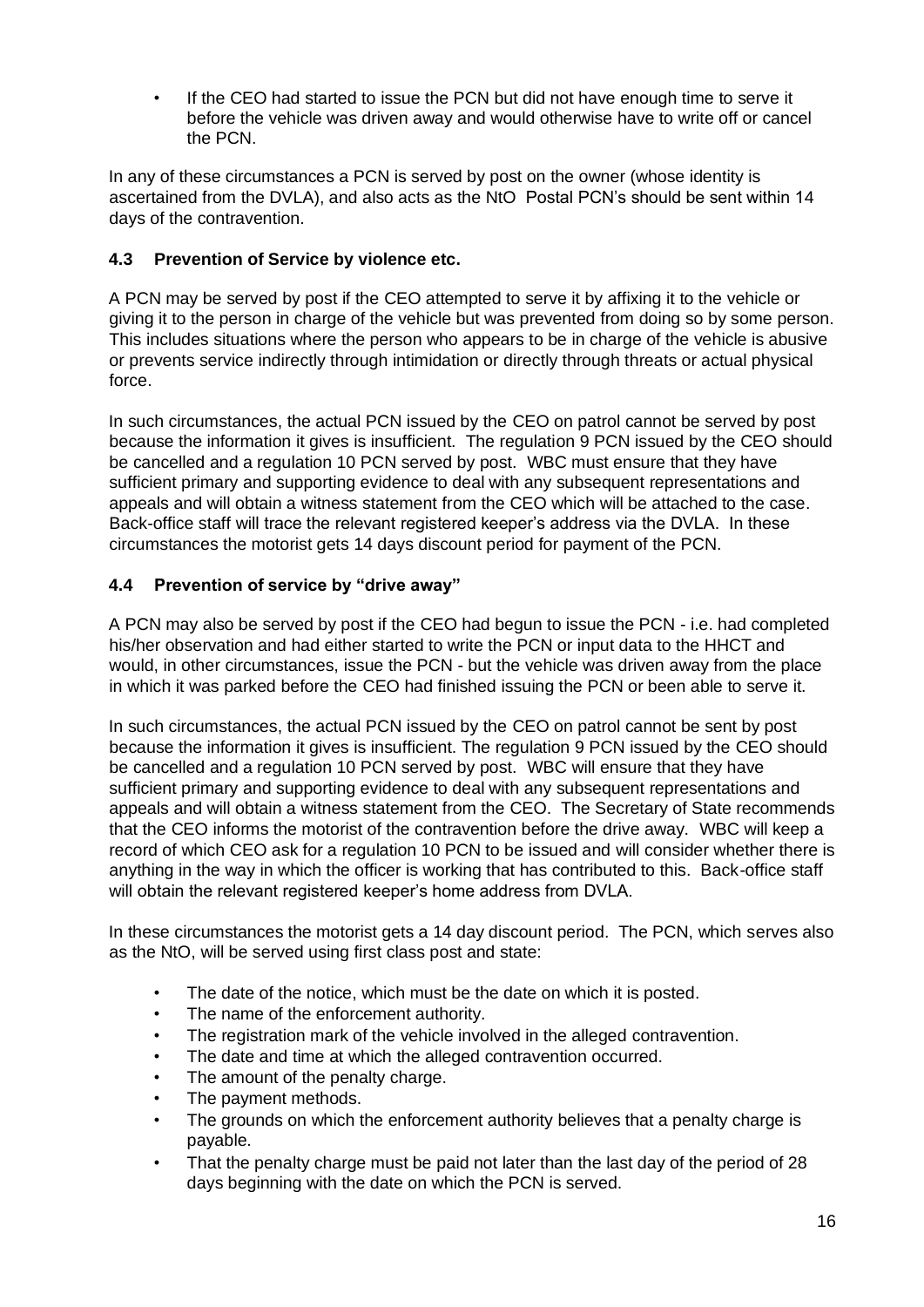- That if the penalty charge is paid not later than the last day of the period of 14 days, beginning with the date on which the PCN was served, it will be reduced by the amount of any applicable discount - currently by 50%.
- That if after the last day of the period of 28 days no representations have been made and the penalty charge has not been paid, the enforcement authority may increase the penalty charge by the amount of any applicable surcharge - currently 50% - and take steps to enforce payment of the charge as so increased.
- The amount of the increased penalty charge.
- That the PCN is being served by post because a Parking Officer attempted to serve a PCN by affixing it to the vehicle or giving it to the person in charge of the vehicle but was prevented from doing so by some person.
- That representations may be made to the enforcement authority against the imposition of the penalty charge but that representations made outside the period of 28 days beginning with the date on which the PCN is served may be disregarded.
- The basis on which representations may be made.
- The address (including any e-mail address) to which representations must be sent.
- The form in which representations must be made.
- That if the representations are not accepted by the enforcement authority the recipient of the PCN may appeal against the authority's decision to an adjudicator.

A PCN would not be served by post if the motorist returns to the vehicle before the CEO has started to issue the PCN. Jotting down some details is not part of starting to issue the PCN. If the CEO has not started to issue the ticket and the motorist returns, they will establish whether the vehicle is parked in contravention. If the vehicle is in contravention, the CEO will ask the motorist to bring him/herself inside the restrictions. Failure to do so will result in a PCN being issued.

## **4.5 Penalty Charge Rate**

The implementation of Part 6 of the Traffic Management Act 2004 on 31<sup>st</sup> March 2008 saw the introduction of differential charges. Penalty Charge Notices are issued at a Higher or Lower rate depending upon the severity of the contravention. The higher or lower charge is dictated by the contravention and code used and is not at the discretion of the Council.

The PCN rate has been set at £70 /£50 for Woking Borough Council. Any increase will only be possible by guidance from Central Government and will require proper advertisement prior to introduction. If paid within 14 days of issue the PCN rate is discounted by 50% and will be accepted in full settlement.

#### **4.6 Penalty Charge Notice: Administrative Process**

At the date of this Guidance, the PCN rate in the borough is set at £70 higher/£50 lower for on and off street contraventions. In accordance with statutory requirements, a discount amount of 50% of the penalty charge is available within 14 days of PCN issue.

Payment of the PCN is accepted in a variety of ways. The PCN contains information on how to pay via the internet, by telephone or by post to the Borough Council. Once full payment is accepted by the Council the case is closed on that date and all further enforcement action ceases.

As a general rule, the Council does not offer either extended time in which to pay PCNs but will on exception enter into instalment payment arrangements. Exceptions to this are only made in cases of demonstrated, genuine financial hardship agreed with the manager although such arrangements will not be considered if an Enforcement Agent warrant(s) has been issued for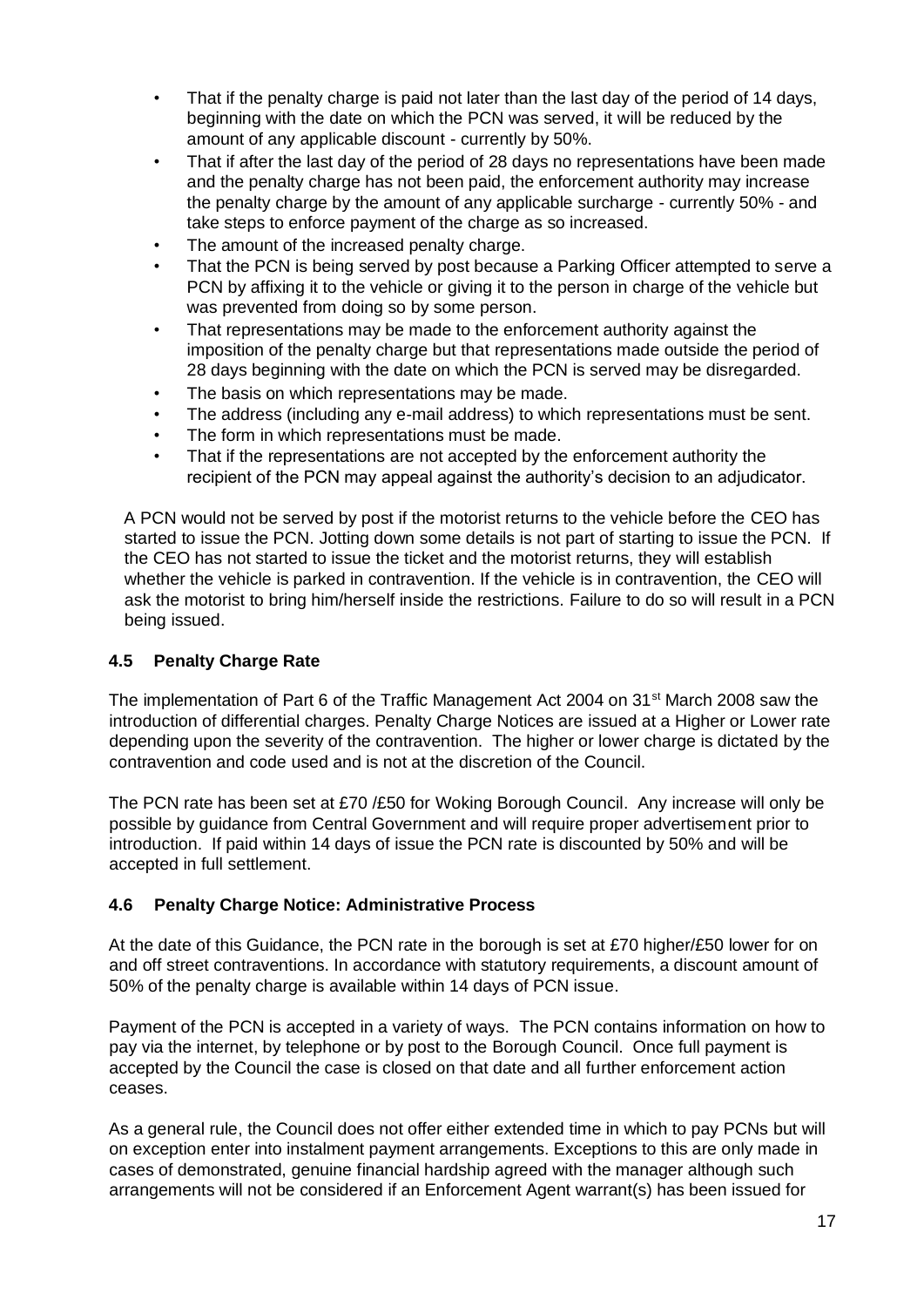recovery of the amount due. Applications must be in writing and will be responded to within 20 working days and the application must contain proposal for payment and be accompanied by any evidence supporting the claim of financial hardship.

For all cases, the following procedures will normally be followed and detailed in the response:

- Where the debt involves multiple PCNs the Council expects the settlement of at least one per month.
- Payments will be applied to the oldest PCN first thereby preventing the payment of discounted PCNs first.
- Non-payment of any cheque will result in enforcement action being recommenced and all un-banked cheques being returned to the drawer with a letter stating that the arrangement is cancelled.
- Where payment by cheque is not available, payments by postal order or credit card only will be accepted by the Council.
- The Council will maintain a separate active file for each arrangement reached and failure to maintain will see any arrangement dissolved and the any balance outstanding will require settlement in full.

The penalty charge is usually payable by the owner/keeper of the vehicle except if the vehicle was hired at the time of the contravention. The charge is not payable if criminal proceedings have been taken or a Fixed Penalty Notice issued with respect to the contravention.

If no payment or challenge (see below) is received, A Notice to Owner will be issued no sooner than 28 calendar days after the PCN was issued. Details of vehicle ownership will be supplied by the DVLA. Included with the Notice to Owner will be copies of all evidence relating to the PCN issued to reduce the likelihood of unfounded representations.

Should a PCN be issued on a vehicle with a diplomatic registration plate, then the Notice to Owner will not be sent but a record of the fine will be kept and passed to the Foreign and Commonwealth Office annually for pursuit where possible.

If the PCN has not been paid within 28 days of the Notice to Owner being issued and no representation or appeal is being considered, then a charge certificate will be issued. This will increase the penalty charge from £70/£50 to £105/£75.

14 days after the issue of a charge certificate, an informal pre-debt registration letter will be sent informing the vehicle owner that the matter will be passed to the Traffic Enforcement Centre for registration as a debt. This is not a legal requirement but is a procedure based on Council good practice that seeks to engage with the PCN recipient with the hope of payment being received at this stage rather than the formal registration of the debt to the Court.

If the penalty charge is not paid 14 days after the pre-debt registration letter has been issued, the authority will apply to the Traffic Enforcement Centre at Northamptonshire County Court to register the debt. The current registration fee of £9 is added to the debt.

If payment continues to be withheld, the debtor is sent an Order for Recovery and Statutory Declaration advising of a further 21-day period to either pay the debt or to submit a Witness Statement or Statutory Declaration, dependant on the contravention, directly to the Court.

It is a criminal offence to file a false statutory declaration or Order for Recovery knowingly or willingly. There are only 3 grounds for filing this document: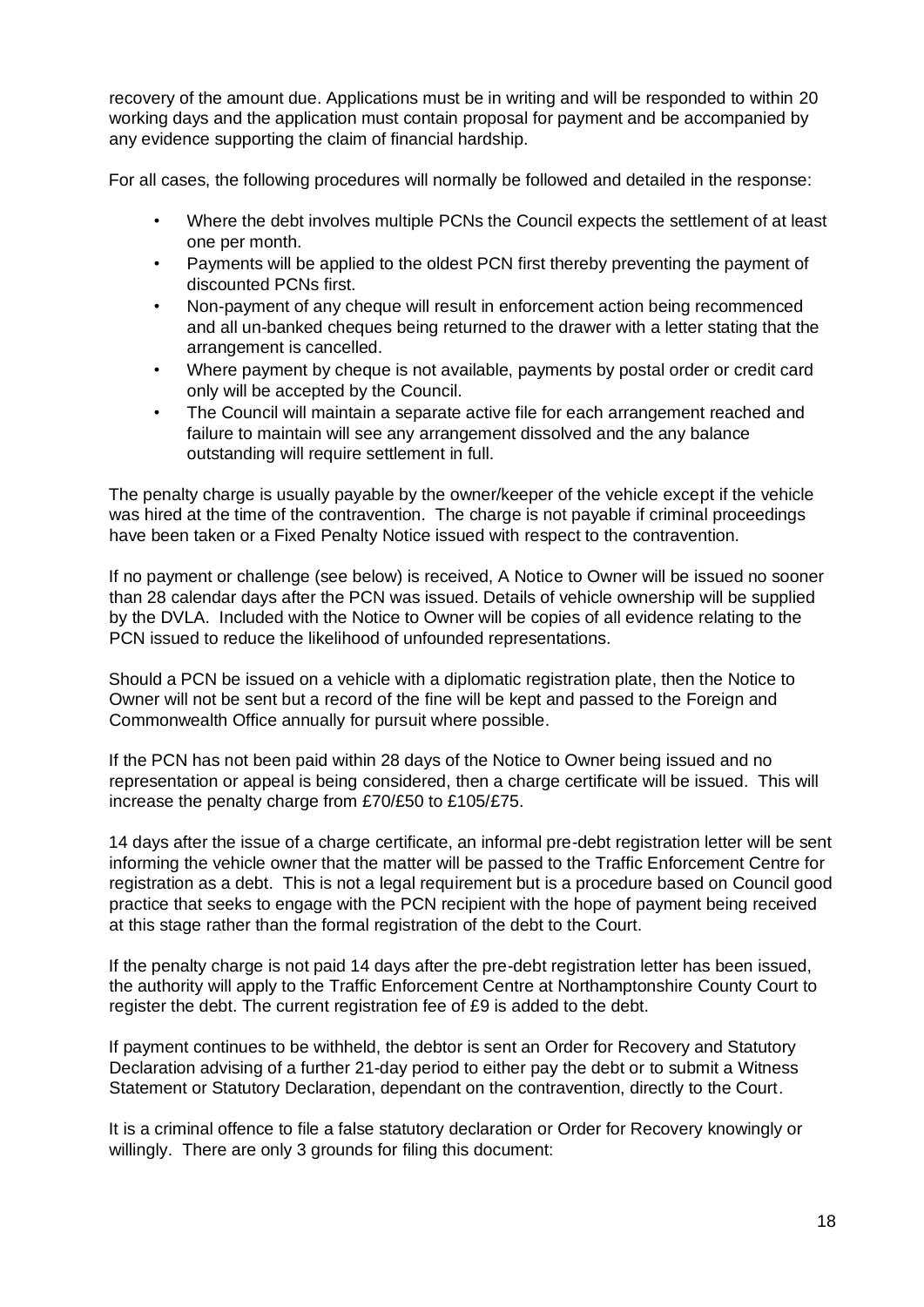- The Notice to Owner was not received. If this is accepted by the Court, the issuing authority must re-issue the Notice and re-set the penalty charge to £50/£70
- A formal representation was made to the issuing authority but the rejection notice was not received. If accepted, the issuing authority will likely then treat the case as a formal appeal and forward all relevant paperwork to the Traffic Penalty Tribunal (TPT).
- An appeal was made to TPT but no response has been received. If accepted, all paperwork is to be forwarded to TPT to determine.

Failure to either pay or complete a Witness Statement or Statutory Declaration will result in the authority applying for a Warrant of Control from the Traffic Enforcement Centre.

Once a Warrant of Control is issued, the authority will instruct approved Enforcement Agents to collect the debt on their behalf.

## **The vehicle owner may dispute the issuing of the PCN at three stages:**

- After the PCN has been issued but before the Notice to Owner is issued. This is known as the **informal representation or challenge.**
- After the Notice to Owner has been issued. This is known as the **formal representation.**
- If the formal representation is rejected, the vehicle owner may then **appeal** to the **Traffic Penalty Tribunal.**

No challenge, formal representation or appeal may be made 28 days after the Notice to Owner has been sent and served. The Council is not obliged to respond to any further communication at this stage but may chose to do so in exceptional circumstances.

## **4.7 Penalty Charge Notice – Discount Period:**

If a challenge is received from the keeper within 14 days of issue of the PCN, the discounted period will be frozen pending the Council's decision. Should the challenge be rejected the discount period will restart from the date of the notice of rejection. This fact is included within the notice itself.

If the challenge is received more than 14 days from issue of the PCN the discount period will not be frozen and the full amount of £70 /£50 is payable in the event of the challenge being rejected.

If a Notice to Owner is sent to the keeper who subsequently states that the PCN was not received at the time of the offence, the discounted amount will usually be accepted if paid within 14 days. This is communicated in writing to the keeper with the restarted discount period starting from the date of the letter.

When it is claimed that the PCN was not received, the notice processing system will be interrogated to ensure that previous such claims have not been made by the same person. If there is a history of such claims the discounted period will not be restarted and the full amount paid.

## **4.8 Pre-Debt Registration Letter:**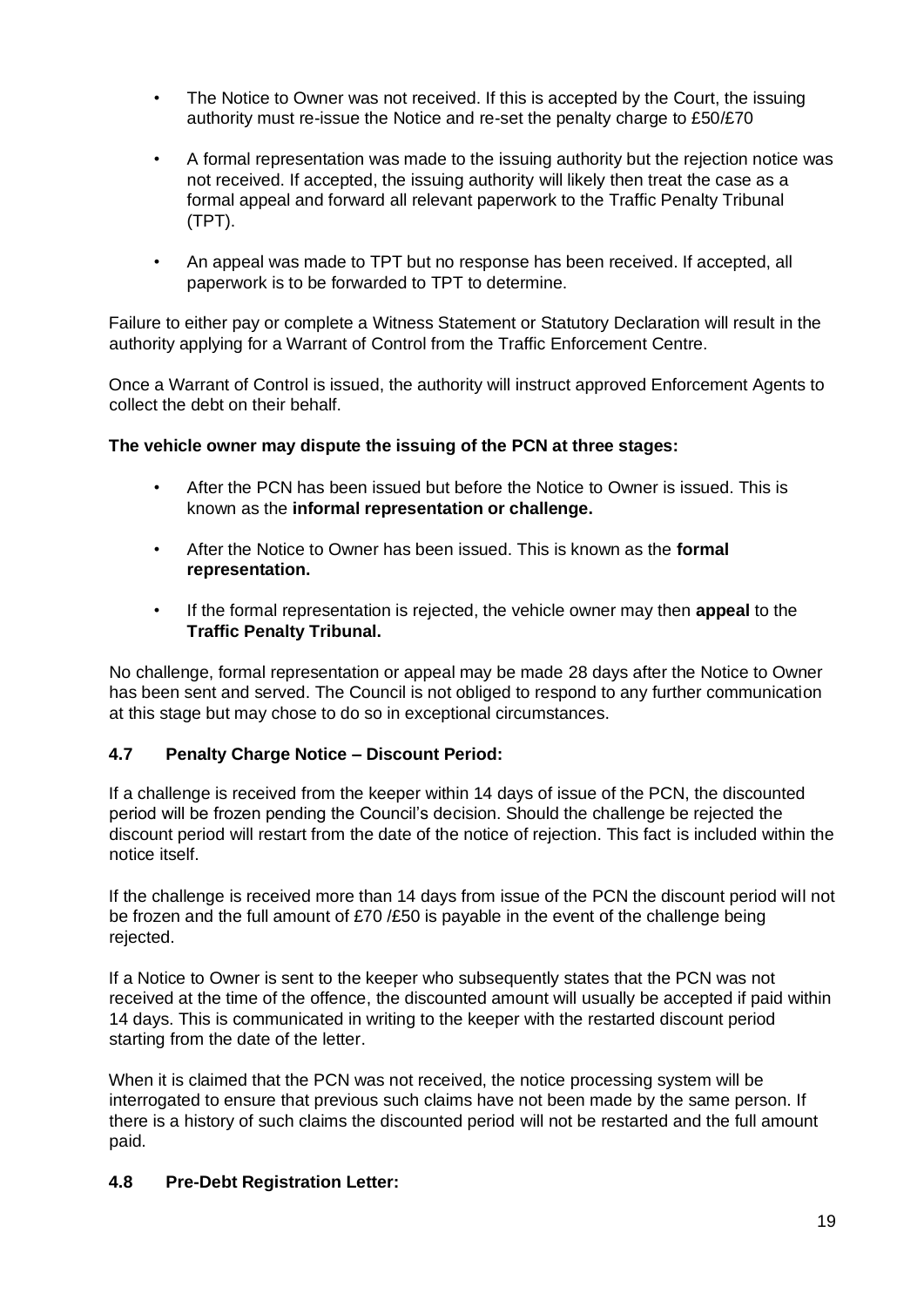There is no requirement for a Local Authority to send a further reminder once a Charge Certificate has been issued nor enter into further dialogue about the case in person, over the phone or in writing. Woking Borough Council will however send a Pre-Debt Registration Letter 14 days after the issue of the Charge Certificate to inform the debtor that unless the matter is settled within the next 14 days, the debt will be formally registered at the Traffic Enforcement Centre (TEC) and the matter placed into the hands of the Council's Enforcement Agents who will have the right to recover the debt by seizing goods to the value thereof.

## **5.0 Penalty Charge Notice appeal:**

Usually within 10 working days of receipt of a formal representation from the keeper of the vehicle, a written Notice of Acceptance or Rejection will be sent by the Borough. In exceptional circumstances this timeframe may need to be extended but the case will not progress in this time frame until a response has been given.

## **Notice of Acceptance:**

This will confirm that the representation has been accepted and that the person's liability for the PCN has been cancelled.

## **Notice of Rejection:**

This formally rejects the representation and gives detailed reasons why the Council has come to this conclusion. The rejection is also accompanied with the necessary digital instruction on how a further representation can be made to the independent Traffic Penalty Tribunal. An appeal must be made within 28 days of receipt of the Notice of Rejection.

Should the appellant decide to progress the appeal to TPT, they will be able to decide whether to proceed with a written appeal or attend a hearing in person or virtually to put their case to an adjudicator. An independent adjudicator from TPT will consider the case in due course and his or her decision is considered final. Further information on the appeals procedure can be found on the TPT website.

Claims that a PCN was issued before the time that an offence is deemed to be committed, requires careful investigation.

The issue of PCN's is controlled by Handheld Computers carried by each CEO. These devices have digitally set times which cannot be adjusted by the officer and are calibrated prior to the commencement of any patrols. The officer will impose an observation period prior to issuing a PCN where necessary. These observations times will appear on the PCN itself as "Time First Seen" and "Time of Issue". The device prevents any subsequent alteration to these times.

The normal procedure is for a CEO to enter the observation details into the computer, then to

The Authority that issued the PCN has the power of discretion to cancel the PCN at any point in the process even if it established that a contravention did occur. Councillors can discuss individual cases of a PCN that has been served; however, they are not permitted to play a part in deciding the outcome of individual challenges or representations.

The PCN as issued contains advice on how the motorist can appeal if they wish to do so. In the first instance, this will be via informal representation or challenge.

## **5.1 Intervention in Challenge & Representation Processes by Elected Members and Other Officers:**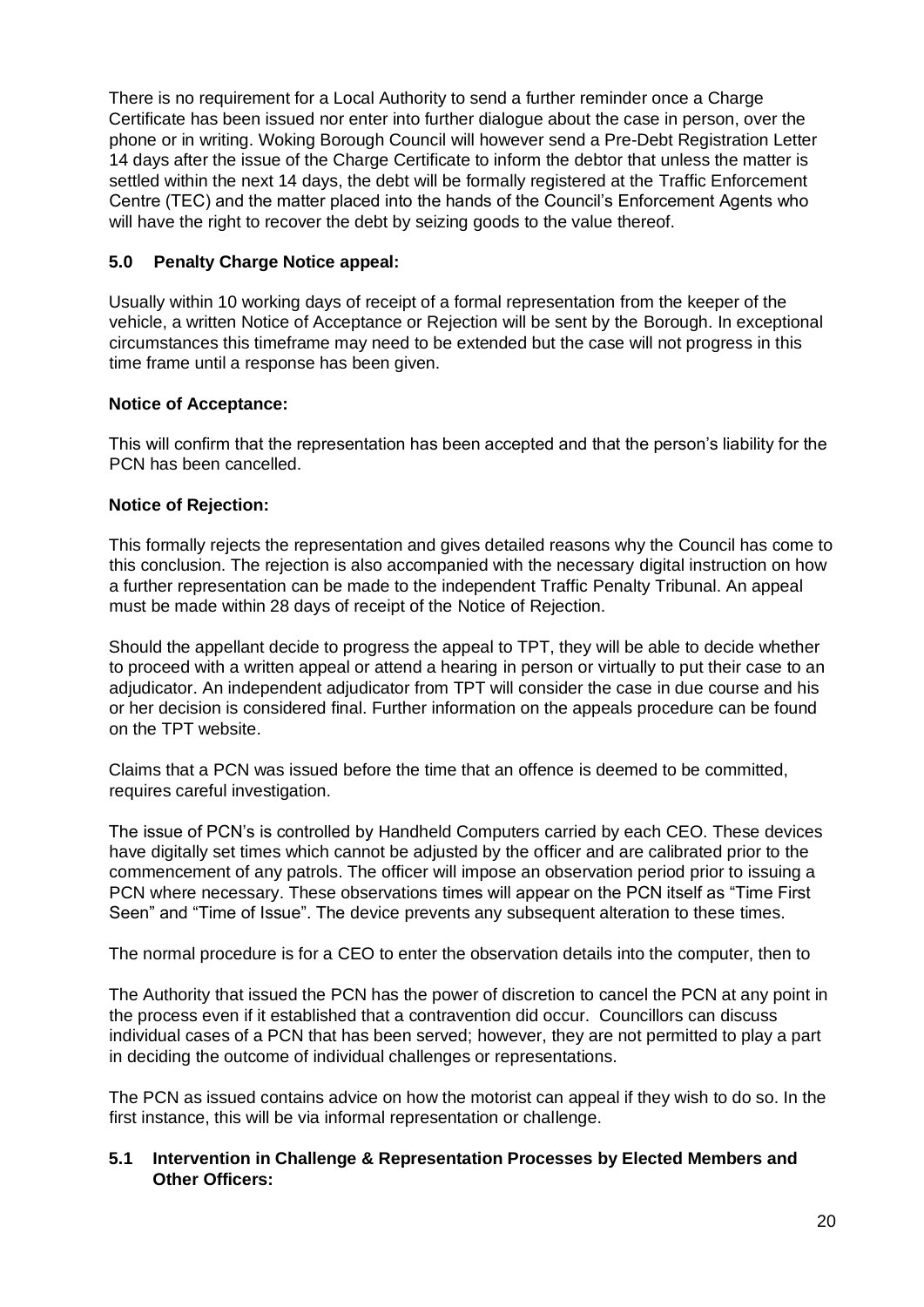The process of dealing with challenges and representations against the issue of PCNs is well documented and will be carried out in a fair, unbiased, and equal manner. These procedures include the ultimate right of all appellants to refer the matter to an independent arbitrator (TPT).

To preserve the integrity of these procedures they will be managed and carried out by an Authorised Officer in the back-office team. No undue external pressure shall be brought, by either members of the Council or other senior officers, designed to unduly influence the decisions by virtue of their position alone.

## **5.2 Informal Representation:**

Within 14 days of issue of a PCN being issued, the keeper of the vehicle may make a written challenge against the issue of the PCN. Within this challenge she/he can mention any mitigating circumstances as well as challenging the validity of the PCN.

The Council will usually respond, in writing, with a preference of email where available, within 28 working days as suggested in the guidelines set out by the Secretary of State of receipt of the challenge and will either give notification of acceptance of the challenge and cancellation of the PCN or rejection of the challenge.

If a challenge is rejected the written notification from the Council will give precise reasons why this decision has been reached. Providing the written challenge was received within 14 days of the PCN being issued the discounted rate will be restarted and last for 14 days from the date of the rejection notice.

The making of an informal challenge in no way detracts from the ability of the keeper to make a subsequent formal representation against the issue of the PCN to the Council or to the TPT after a Notice to Owner has been issued.

## **5.3 Formal Representation:**

When the Notice to Owner is issued, the vehicle owner will be provided with information on the statutory grounds for appeal. As with informal representations, formal representations must be in writing. Encouragement is given to do this online.

The six statutory grounds to appeal are as follows:

- (a) That the recipient:
	- (I) Never was the owner of the vehicle in question.
	- (II) Had ceased to be its owner before the date on which the alleged contravention occurred; or:
	- (III) Became its owner after that date.
- (b) That the alleged contravention did not occur.
- (c) That the vehicle had been permitted to remain at rest in the parking place by a person who was in control of the vehicle without the consent of the owner.
- (d) That the relevant traffic order is invalid.
- (e) That the recipient is a vehicle-hire firm and: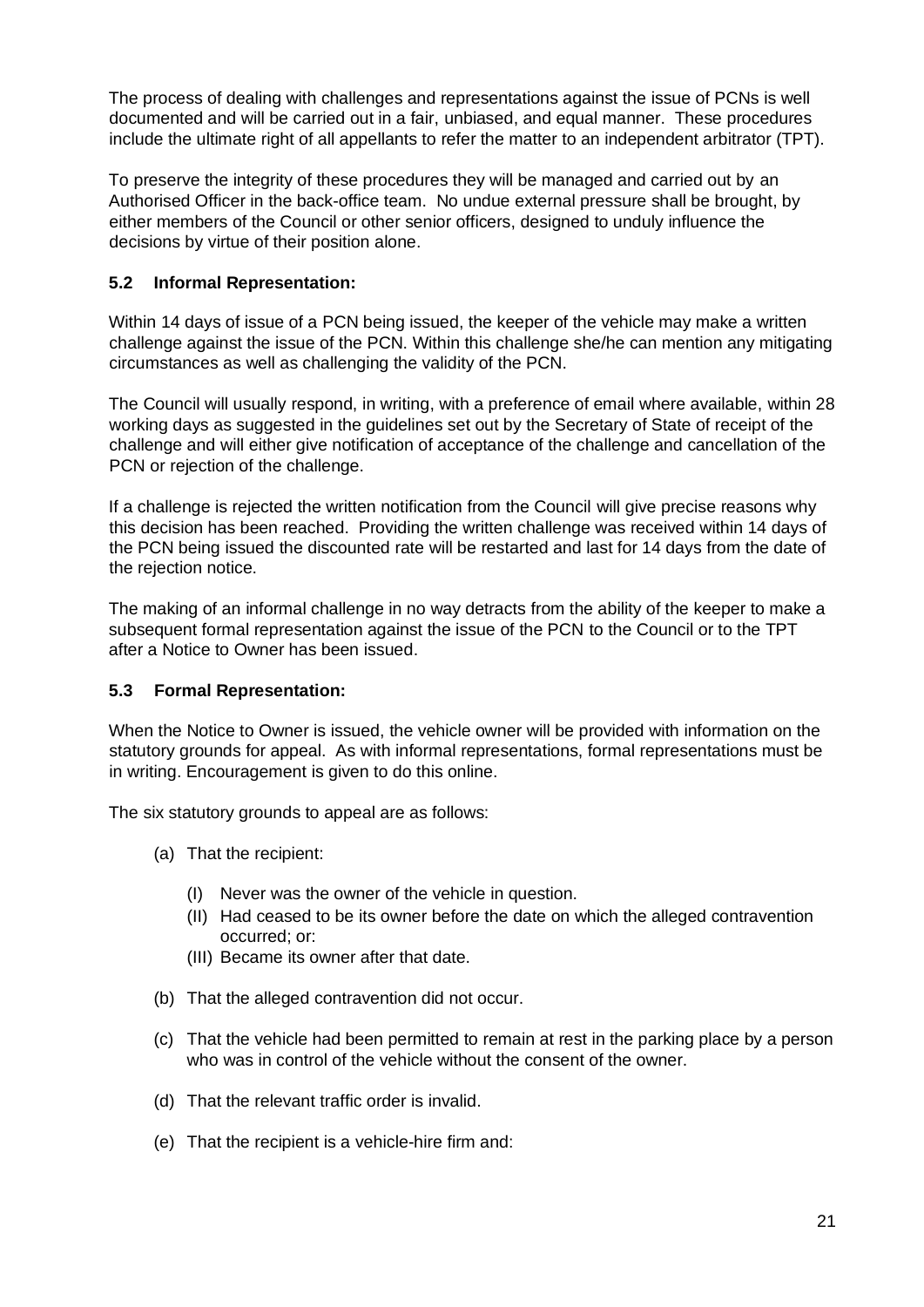- (I) The vehicle in question was at the material time hired from that firm under a vehicle hiring agreement; and:
- (II) the person hiring it had signed a statement of liability acknowledging his liability in respect of any penalty charge notice fixed to the vehicle during the currency of the hiring agreement.
- (f) That the penalty charge exceeded the amount applicable in the circumstances of the case.

In addition to the 6 statutory grounds for appeal the Council is also obliged to consider any mitigating circumstances and the owner/keeper is required to give full details and supporting evidence of any such circumstances.

More detail on these grounds for appeal is given in the next section together with supporting evidence that would be appropriate to the case. Furthermore, the list contains advice on a further area for appeal; mitigating circumstances. As stated above, it is recognised that each case is different and situations occur that are beyond the control of the motorist and in which cases it would be unreasonable to pursue the PCN. This cannot be an exhaustive list but it does offer guidance on likely scenarios that would warrant cancellation of the PCN.

## **5.4.1 That the Recipient never was the owner or had ceased to be the owner:**

Where a recipient makes representation he or she is legally obliged to include a statement of the name and address of the person to whom the vehicle was disposed of (or from whom it was acquired, as the case may be) if that information is in the recipients possession

## **5.4.2 The Contravention Did Not Occur:**

The recipient claims that the alleged contravention did not occur.

This means that the parking ticket was issued incorrectly because no illegal parking took place. For example, an appellant may claim that the CEO was wrong because:

- I The motorist had a permit or ticket but the CEO did not see it. Assuming that the valid ticket can be produced and the CEO confirms that a ticket was in evidence that could not be clearly seen then representations are likely to be accepted. However, appellants should note that this reason will only be accepted if it is the first such representation on these grounds from that person. Repeat claims for subsequent PCNs for the same contravention are unlikely to be cancelled.
- II The motorist had a disabled badge on display, but the Parking Officer did not see it. As with parking tickets, it is the motorist's duty to ensure that disabled badges are clearly displayed. However, proof of ownership and a first offence for that contravention is likely to warrant cancellation of the PCN.
- III The signs/markings were not in the correct position or had been damaged or were not visible.

Claims of this nature will be investigated with a site visit and/or with the assistance of online tools, checking the existing signs and lines against the appropriate legislation. An assessment will then be made as to the validity of the PCN. Any subsequent cancellation on the grounds of incorrect signs and/or lines will result in prompt rectification of the problem.

IV The date or registration number is incorrect.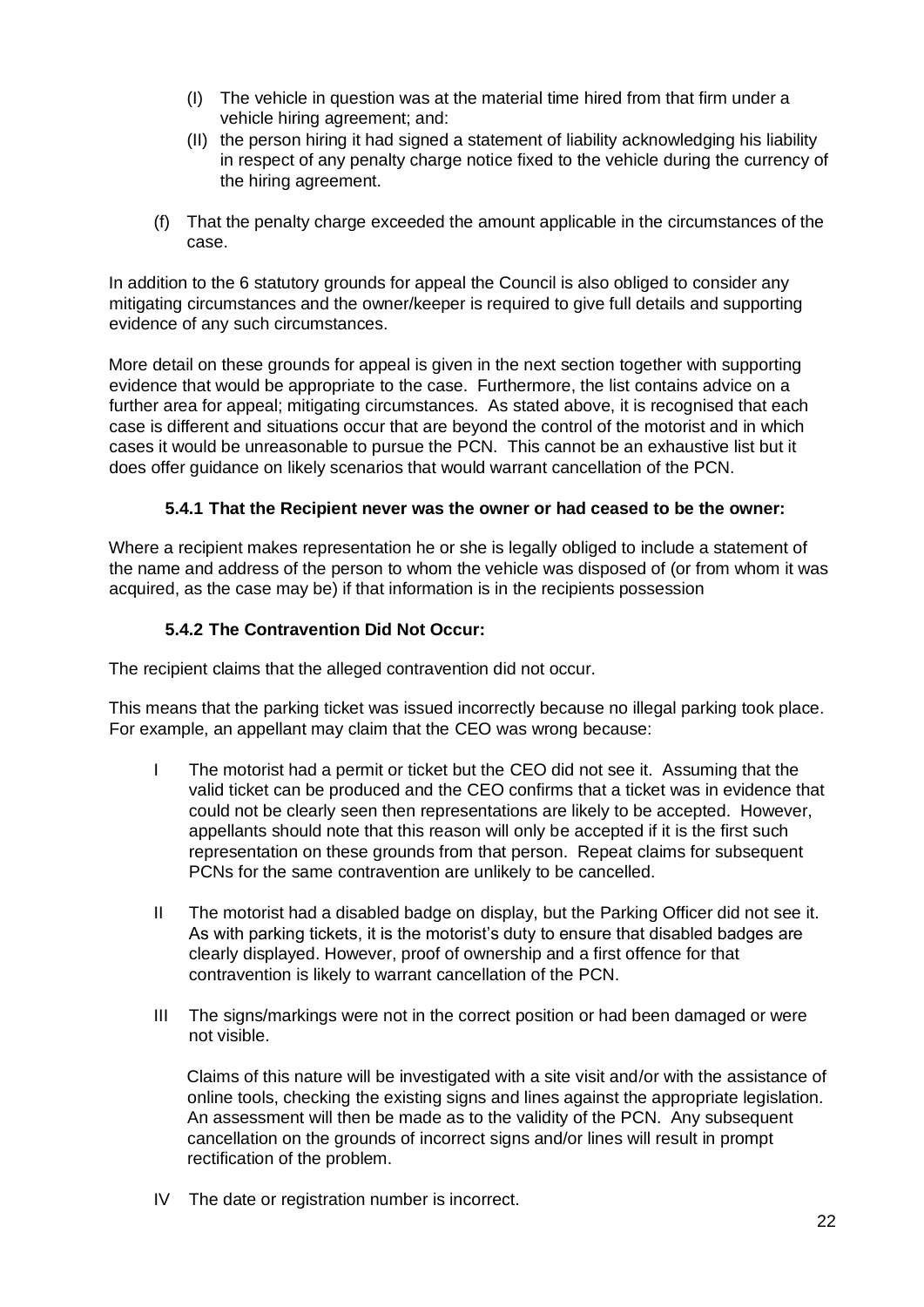The appellant will be asked to provide a copy of their current valid car registration documents which will be checked against the DVLA data. If this is shown to be different, then the PCN is likely to be cancelled.

V A PCN was never served on the vehicle.

It is accepted that PCN's are sometimes maliciously removed from vehicles. The Parking Officer should have photographic evidence to support the correct serving of the PCN. Where further evidence or investigations support the claim that the PCN was removed, the motorist will be given the opportunity to pay at the discounted rate for a period of 14 days from receipt of the notice of rejection.

VI The motorist claims that the adjacent pay and display machine was not working.

Claims of this nature can be verified from the service records of the appropriate machine. However, if there was another ticket machine available nearby that was working correctly and evidence confirms that other users had been able to purchase tickets at this time, then the PCN is unlikely to be cancelled.

VII The motorist was carrying out building works nearby and had a valid dispensation issued from the appropriate local authority.

As with other tickets and disabled badges, the receipt of a valid waiver that matches the details of the vehicle is likely to result in a cancellation of the PCN for a first offence for this contravention.

## **5.4.3 Vehicle Taken Without Consent:**

That the vehicle had been permitted to remain at rest in the parking place by a person who was in control of the vehicle without the consent of the owner.

Representations should in this instance be accompanied with a valid police crime report reference number. Claims that a family member or friend had unauthorised use of the vehicle will also need supporting with evidence that the police were contacted prior to or soon after the issuing of the PCN. The responsibility of the PCN will likely be transferred to the person using the vehicle at the time where this can be proved.

## **5.4.4 Invalid Traffic Regulation Order:**

Claims made on these grounds are infrequent and are specifically concerned with the correct legal procedure for the making of the Traffic Regulation or Parking Places Order. Claims are likely to be upheld if proof can be provided that the relevant Order that the vehicle was parked in contravention of was not properly constructed or is erroneous.

#### **5.4.5 Hire Vehicle:**

- (I) the vehicle in question was at the material time hired from that firm under a vehicle hiring agreement; and
- (II) the person hiring it had signed a statement of liability acknowledging his liability in respect of any penalty charge notice fixed to the vehicle during the currency of the hiring agreement.

Representations are likely to be accepted if the hire company can provide proof that the vehicle was hired at the time of the contravention (with a signed hire agreement that includes the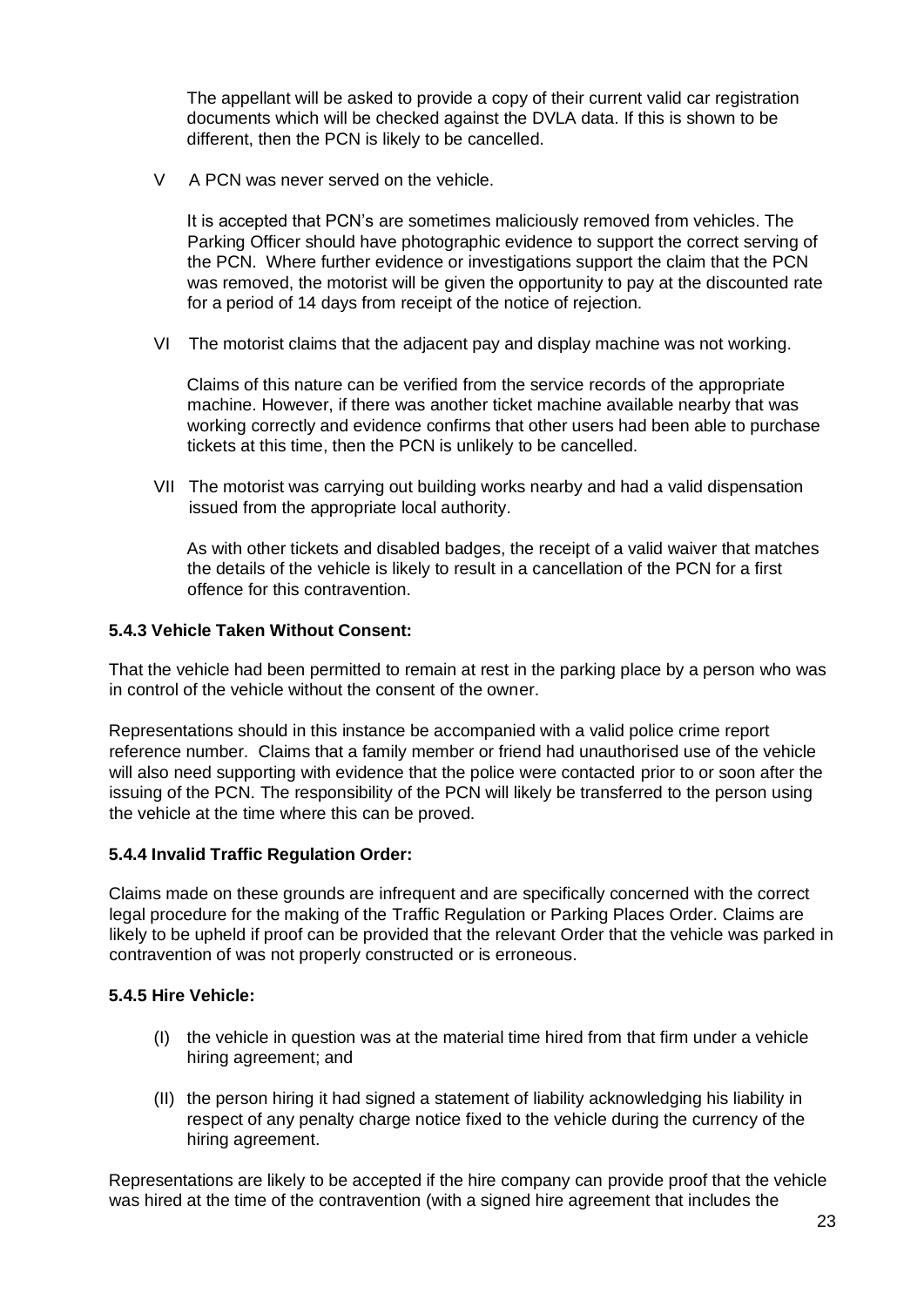appropriate liability clause for PCN's) and the company can provide the full name and address of the person who hired the vehicle. In these instances, a new Notice to Owner will be sent to the person named by the hire company.

## **5.4.6 That the penalty charge exceeded the amount applicable in the circumstances of the case.**

This is highly unlikely but we would respond accordingly if this were ever to occur.

## **6.0 Mitigating Circumstances:**

Although the above 6 statutory grounds will cover most of the grounds for the cancellation of a PCN, it is recognised that there are many other mitigating circumstances that occur when it would be appropriate to consider cancellation of the PCN. Equally, in certain circumstances it would be correct for the Council to continue to claim the penalty charge. The following section details some of these in alphabetical order; this section also deals with some general policies and guidance for both enforcement issues and the processing of PCNs;

## **6.1 Bank Holidays – Restrictions Applicable:**

Motorists cannot assume that restrictions apply to Bank Holidays unless this is specifically stated in the relevant signage. Woking's TROs vary for bank holiday enforcement. At the time of writing, Area 1 has standard enforcement at all times, inclusive of Bank Holidays whilst outer CPZ zones and those in other villages apply Sunday rules in a CPZ.

## **6.2 Bank Visits:**

Claims from individuals or companies that money is being taken to or from a bank will not be accepted as a reason to cancel a PCN. Motorists should be advised to contact the bank about future security arrangements.

## **6.3 Blocked Access:**

Drivers who claim that they were unable to gain access to their private or commercial property are not entitled to park in contravention of any parking restriction.

Where a restriction is in place a PCN may be issued to the vehicle if it is parked in contravention.

## **6.4 Broken Down Vehicles (Also See "Vandalised Vehicles"):**

Claims of alleged breakdown will be accepted if they appear to be unavoidable and, if supporting evidence in the form of one or more of the following is produced:

- Garage Receipt, on headed paper, properly completed and indicating repair of the alleged fault within a reasonable time of the contravention. Checks are made to validate lesser-known garages and if verification cannot be made cases will usually not be cancelled.
- A till receipt for purchase of seemingly relevant spare parts purchased on or soon after the date of contravention.
- Confirmatory letter from the RAC, AA or other similar motoring organisation.
- Confirmation from the Parking Officer that the vehicle was obviously broken down.

Each case will ultimately be considered upon its own merits although previous cases where breakdowns have been accepted as mitigating circumstances will also be considered.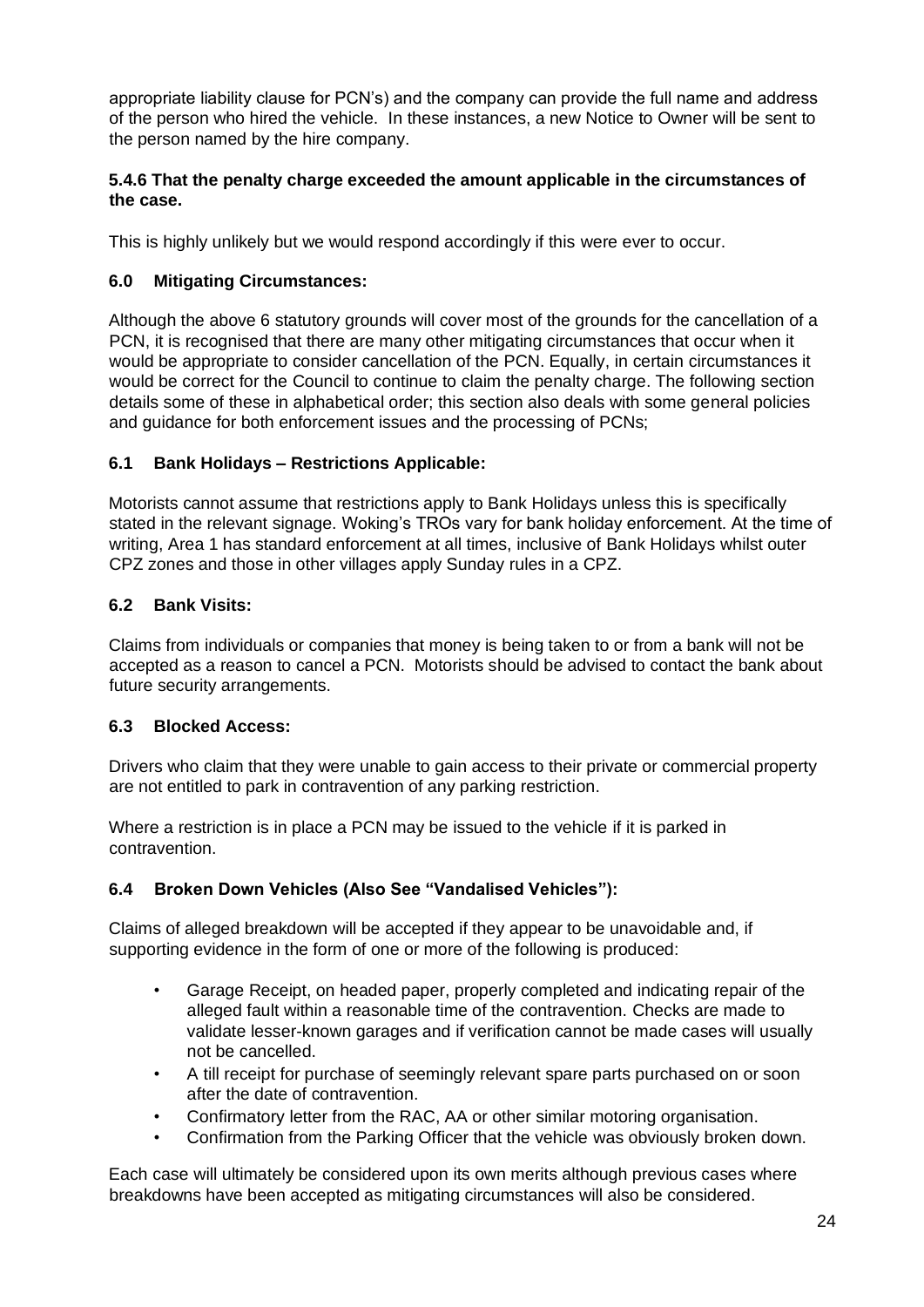A note left in the windscreen, stating that "the vehicle has broken down" will not alone be accepted by a Parking Officer as reason for not issuing a PCN.

If no evidence is forthcoming, the PCN will be enforced.

Consideration will also be given as to how the vehicle became illegally parked in the first instance i.e. was it pushed from an unrestricted area or was parked in contravention of a restriction before the breakdown occurred.

Listed below are some areas of contention relative to the alleged breakdown of vehicles:

## **6.5 Flat Battery:**

The receipt for the purchase of a new battery, or parts that could cause a flat battery (alternator, solenoid etc.), will be requested. The receipt should not pre-date the date of the contravention or postdate it by an unreasonable length of time.

In cases where it is alleged that the vehicle was bump/jump started and no other evidence received, the PCN should be enforced. (NB. Vehicles with automatic transmission cannot be bump started).

## **6.6 Flat Tyre:**

It is reasonable to expect that in the event of a flat tyre the driver would be with the vehicle and making efforts to change the vehicle's wheel. If the vehicle is left unattended a PCN will be issued and will be cancelled only if it subsequently transpires that the driver had gone to obtain assistance. In such instances evidence from the assisting party is required.

If the wheel could not be changed because of a mechanical difficulty, evidence must be produced from the attending breakdown service supporting this.

Failure to carry a spare wheel is not sufficient reason to cancel a PCN.

#### **6.7 Over-heating:**

All cases where it is claimed that the vehicle had overheated due to lack of water will be enforced unless it is directly attributable to a mechanical fault such as: broken fan belt, cracked radiator, burst hose, faulty water pump or thermostat. In such cases evidence of repair must be produced.

#### **6.8 Running Out Of Petrol:**

Unless this is due to a mechanical / electrical fault evidenced by repair all PCNs will be enforced.

If it is apparent from previous records that the same driver is continuously trying to avoid liability for PCNs by claiming that his/her vehicle is broken down, this will be considered when deciding on whether or not to accept their representations.

#### **6.9 Clamping & Removal:**

It is not common to carry out Clamping & Removal in Woking Borough Council although this decision is constantly reviewed and where continuous abuse takes place action will be taken. Enforcement agents on behalf of the Council will do clamp and remove and sell the vehicle where engagement and settlement does not take place.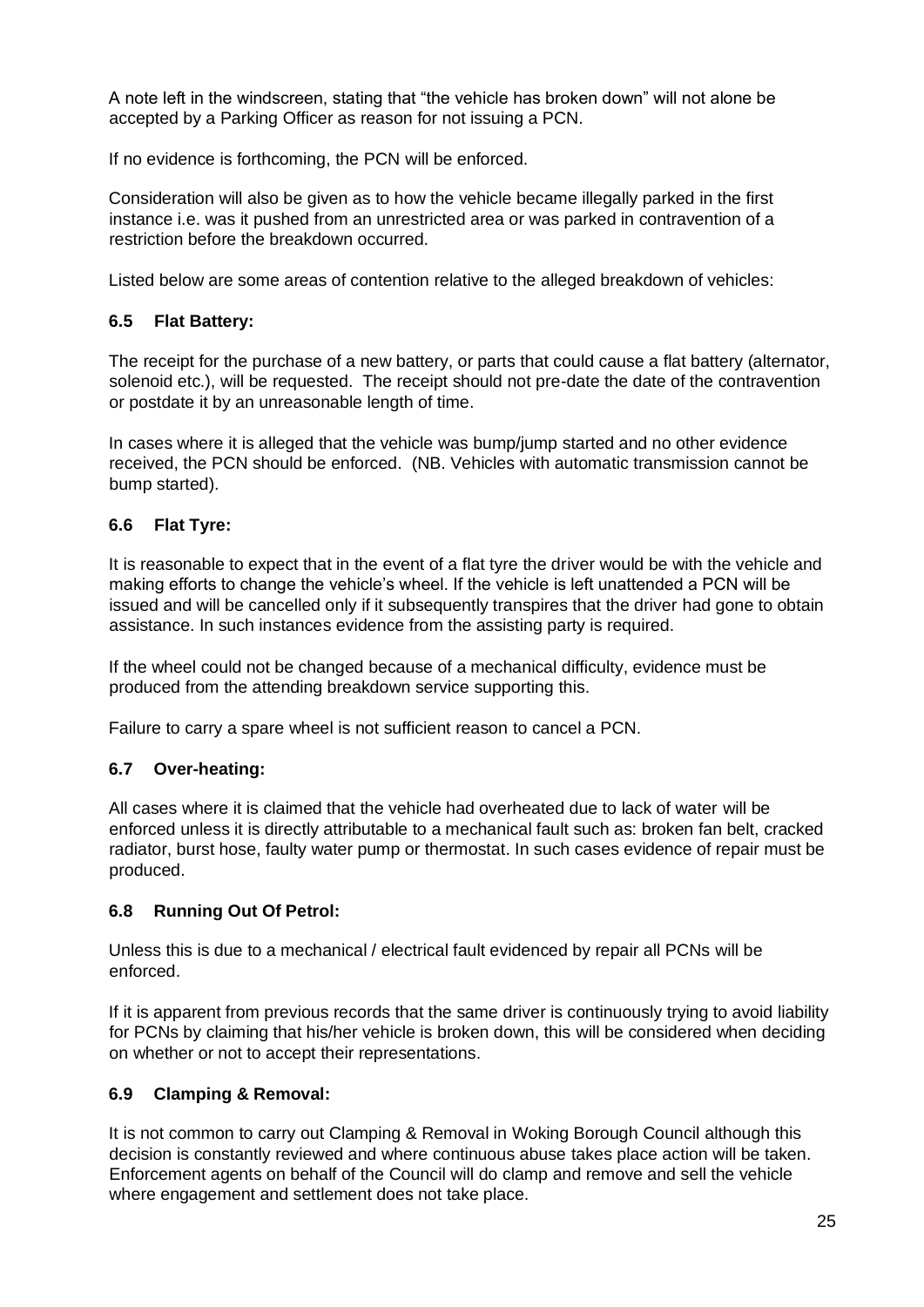## **6.10 Court Attendance – Jury Service or Witness:**

The length or timing of any court hearing or trial cannot be guaranteed and often Jury members and/or witnesses find that they are unable to leave court to purchase further pay & display time in a car park. This often leads to overstay and to PCN's being issued. To counter this, the Courts issue clear instructions to all jury members and witnesses advising them as to how and where they should park.

The courts will not pay any PCN issued to a witness or Jury member whilst carrying out their legal duties even if they are delayed by the court.

In such circumstances the Council will enforce PCNs against the keeper unless evidence is produced to support the fact that they were delayed to an extent that could not have been reasonably foreseen; i.e. moved to a hotel overnight.

## **6.11 Court Attendance – Defendants:**

The conditions applying to Jury Members and Witnesses equally apply to defendants. However, there have been instances when a defendant has unexpectedly been given a custodial sentence and, as a direct result, is unable to remove his/her vehicle from a Council car park or on street bay. In such instances, the Council will expect that the vehicle will be removed, as soon as is reasonably possible, by the defendant's family, friends or legal representatives. Any PCN issued, will not be enforced, providing supporting evidence is supplied by the defendant's legal representative.

## **6.12 Dental/Doctors Appointments:**

If the claim is made that, due to a delay in the appointment time or that treatment took longer than anticipated and this resulted in a PCN being served for overstaying the parking time purchased, consideration will be given to the validity of the claim.

Such claims should be supported by written confirmation from the dentist or doctor that the delay was caused for reasons outside of the driver's control. However, the Council must be satisfied that the parking time purchased was reasonably sufficient to allow for normal delays experienced whilst attending such appointments.

#### **6.13 Description of Vehicle – On PCN:**

When issuing a PCN, the CEO will note the make and registration number of the vehicle, which will appear on the PCN. He/she will also note other details such as positions of tyre valves, which will form part of the supporting records.

#### **6.14 Incorrect Make:**

Although many manufacturers produce different models that look very similar, it would be very difficult to enforce a PCN issued to a Vauxhall which turned out to be a Ford. In such cases serious consideration will be given to cancelling the PCN. Nevertheless, where attempts have been made to obscure a vehicle make, or debadge a vehicle, the incorrect make will not be justification to cancel a case.

#### **6.15 Diplomatic Vehicles:**

These fall into two categories: those with 'D' plates, which indicate that the driver has full diplomatic immunity, and those with 'X' plates, which indicate limited immunity.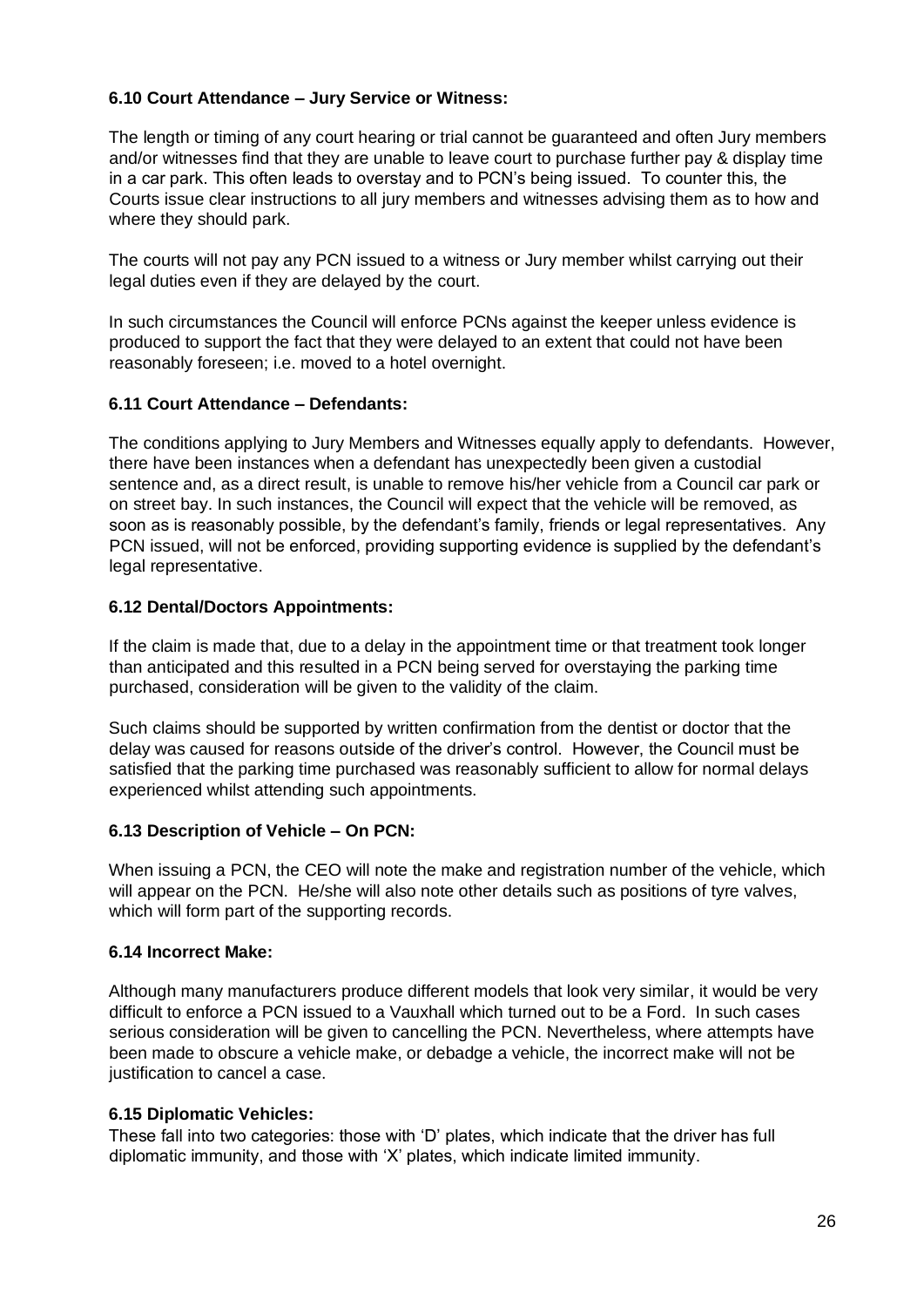- **'D' PLATES:** PCNs issued to 'D' plate vehicles will automatically be cancelled upon input to the processing system, although should the driver subsequently decide to make payment, it will be accepted. Details of these PCNs will be taken up with the Foreign & Commonwealth Office and payment may be obtained later.
- **'X' PLATES:** In effect these PCNs will be cancelled upon input. If correspondence is received from the driver and enforcement seems appropriate, a request for payment will be made.

## **6.16 Drink Driving or Other Arrest:**

If the driver of a vehicle has been arrested and, as a direct result, has been forced to leave the vehicle in contravention of a parking restriction any resultant PCN may be enforced.

In all cases of arrest claims the driver will be asked to provide date, time and evidence of arrest including custody number, officer and Police Station involved.

Where written evidence of the arrest cannot be supplied, confirmation may be obtained from the appropriate Police Station, by the Council, before the PCN is cancelled. Failure to supply or obtain supporting evidence of the arrest will lead to the PCN being enforced.

## **6.17 Dropping Off - Picking Up Passengers:**

It is deemed that one to two minutes is sufficient allowance for this unless it involves the elderly, disabled persons, young children or large amounts of luggage etc. Special consideration will be given to drivers of Hackney Carriages or Private Hire Vehicles who may need additional time to announce their arrival and accept payment. The Parking Officer will exercise reasonable discretion in such circumstances.

## **6.18 Emergency Duties:**

Doctors, nurses and midwives engaged on emergency duties are, wherever possible, expected to park legally. Should a PCN be issued, it will be cancelled only upon evidence of the emergency being provided. Parking permits are provided to those on operational healthcare duties in the community. Regular appointments and programmed visits will not be considered an emergency.

## **6.19 Glaziers:**

Claims from glazier companies that a vehicle needed to be parked close to the location of an emergency repair will be treated leniently, providing it is confirmed, from the Parking Officer's notes, that such activity was taking place at the time of the issue of the PCN. PCNs will not be cancelled when issued to vehicles that are not actively involved in the work.

## **6.20 Government Department Vehicles:**

Unless the reason for parking the vehicle was under exceptional circumstances, PCNs issued to vehicles owned or operated by Government Departments will be enforced. They are not exempt purely by virtue of the fact that they are operated by a Government Department.

If the vehicles are involved in exceptional activities such as surveillance by Customs & Excise or the Benefits Agency evidence to support this, in the form of a written statement from a senior manager on headed notepaper must be supplied. Wherever possible, Government Agencies involved in such activities are encouraged to give the Authorised Officer advance notice and details of the vehicle(s) involved.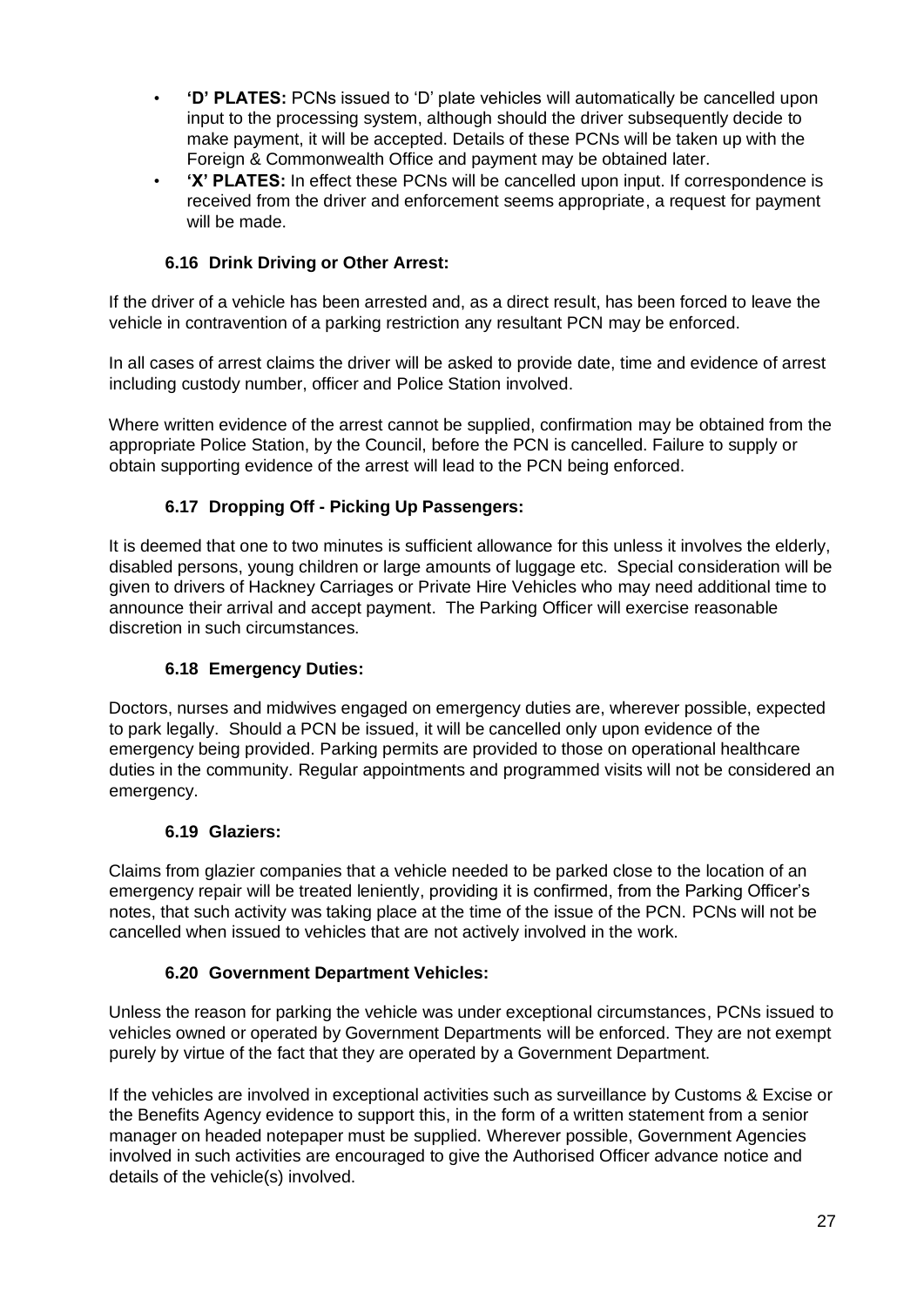## **6.21 Hazardous Chemicals / Substances:**

Claims by companies that toxic or dangerous substances were being delivered or collected from a premise and, as a result, a PCN was incorrectly issued to the vehicle being used will be given careful consideration in view of the Health & Safety of the public.

Any such representation should be accompanied by documentary evidence showing the nature of the goods being delivered.

## **6.22 Health Emergency Badge Scheme:**

Woking Borough Council does not, at this moment, operate a Health Emergency Badge (HEB) scheme but will review this should the need for such a scheme arise.

## **6.23 Hiring Agreement:**

It is within the legislation that, in the case of a hired vehicle, responsibility for a PCN is that of the hirer of the vehicle at the time.

Consequently, in this case, the responsibility does not rest with the registered keeper, i.e. the Hire Company, providing they make formal representation to the Council once the Notice to Owner is received. This representation must be accompanied by a copy of the relative hire agreement.

In all cases this agreement must clearly state:

The name and address of the hirer; the start and finish dates for the hire period and the hirer's signature. It must also include a statement regarding the hirer's liability for any PCNs incurred during the hire period. Should any of the foregoing be unclear, absent or in contradiction of the date/time of issue of the PCN then the PCN will be enforced against the registered keeper/Hire Company and a notice of rejection of the representation sent to them with the reasons clearly stated therein. If this information is not given within the permitted timeframe before a Charge Certificate has been issued it may be disregarded.

## **6.24 Holidays:**

Vehicles are often left parked, in one place, whilst the keeper is away on holiday. In such cases a PCN could be issued for being parked in a parking place and failing to have a valid virtual/paper pay and display ticket or permit, dependant on the marked restriction.

## **Suspended Bay:**

- The Council has the power to suspend parking within a designated parking bay to allow access by a specific vehicle or for bay maintenance to be carried out. In such cases advance notice is placed alongside the bay giving the date, times and length of the suspension.
- If the notice is posted after the keeper departed on holiday, then any PCN issued will likely be cancelled. Evidence must be provided showing departure date and time (i.e. flight tickets etc.). This should be compared with records relative to the display and distribution of the notices. In essence the suspension cannot operate retrospectively.

## **Hospital Car Service:**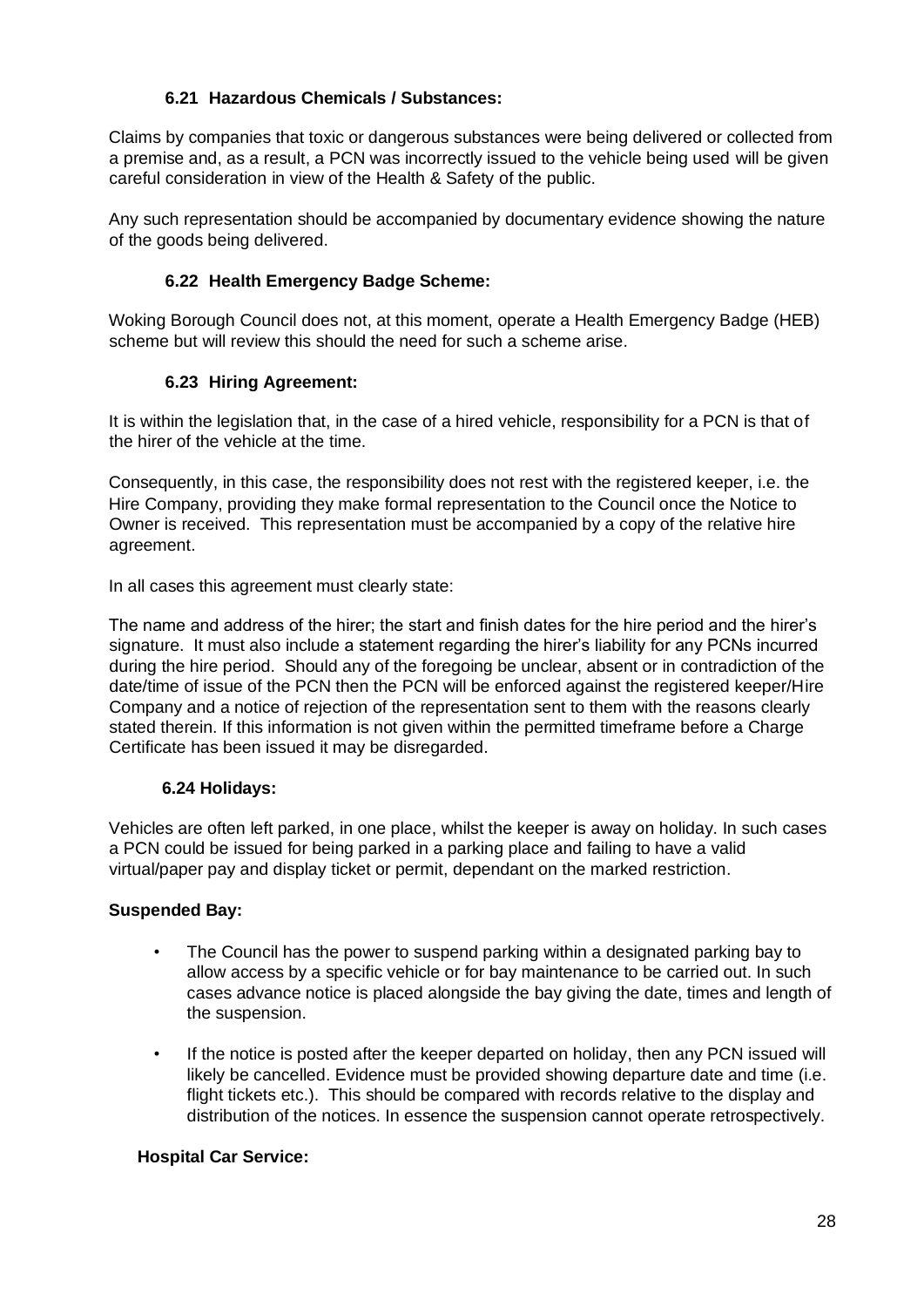Woking Borough Council does not, at this moment, operate a Hospital Car Service scheme but will review this should the need for such a scheme arise.

## **6.25 Location – Incorrect:**

When a PCN is issued, the location of the vehicle is stated on the PCN itself. If this is recorded incorrectly, then this is deemed to be a material error and the PCN will be cancelled.

## **6.26 Lost Keys:**

Where it is claimed that car keys have been lost, stolen or locked in a car thus preventing removal of the car from a parking area, which in turn resulted in the issue of a PCN, then due consideration will be given to its cancellation. When considering this the representation should be accompanied by any supporting evidence from police, motoring organisations or relatives.

## **6.27 Pay & Display Machines – Did Not Realise There Was One There:**

Claims from keepers that they did not see or realise that they had to use a pay & display machine will be dismissed providing that they are clearly sign posted.

## **6.28 Pay & Display Machines – Not Working:**

Where it is claimed that a machine is not working then reference will be sought to the maintenance records, the Parking Officer's notes and machine test records (machines are tested before every patrol). If it is confirmed that the machine was not working at the time, then consideration will be given to cancelling the PCN where alternative machines or payment options are not available.

If there was an alternative machine, in working order and in close vicinity, or a virtual payment option, then it is reasonable to expect that the drivers would use this machine.

## **6.29 Misspelling of Keeper's Name:**

The misspelling of the keeper's name and/or address on the Notice to Owner does not invalidate it or discharge the liability of the person receiving it. The onus is still on the genuine keeper to deal with the matter.

Such names and addresses are, in most cases, obtained from the DVLA and are supplied by the keepers themselves. It is also legally incumbent upon the keeper to ensure that these are correct.

If any misspelling is discovered then alterations will be made immediately to ensure that future notices are sent out correctly.

When the misspelling is severe and is radically different from the correct spelling, consideration will be given to the cancellation of the PCN.

## **6.30 Mitigating Circumstances:**

Each case will be treated on its individual merits and particular circumstances are referred to elsewhere within this document. However, the following are a few guidelines:

## **6.31 Delays:**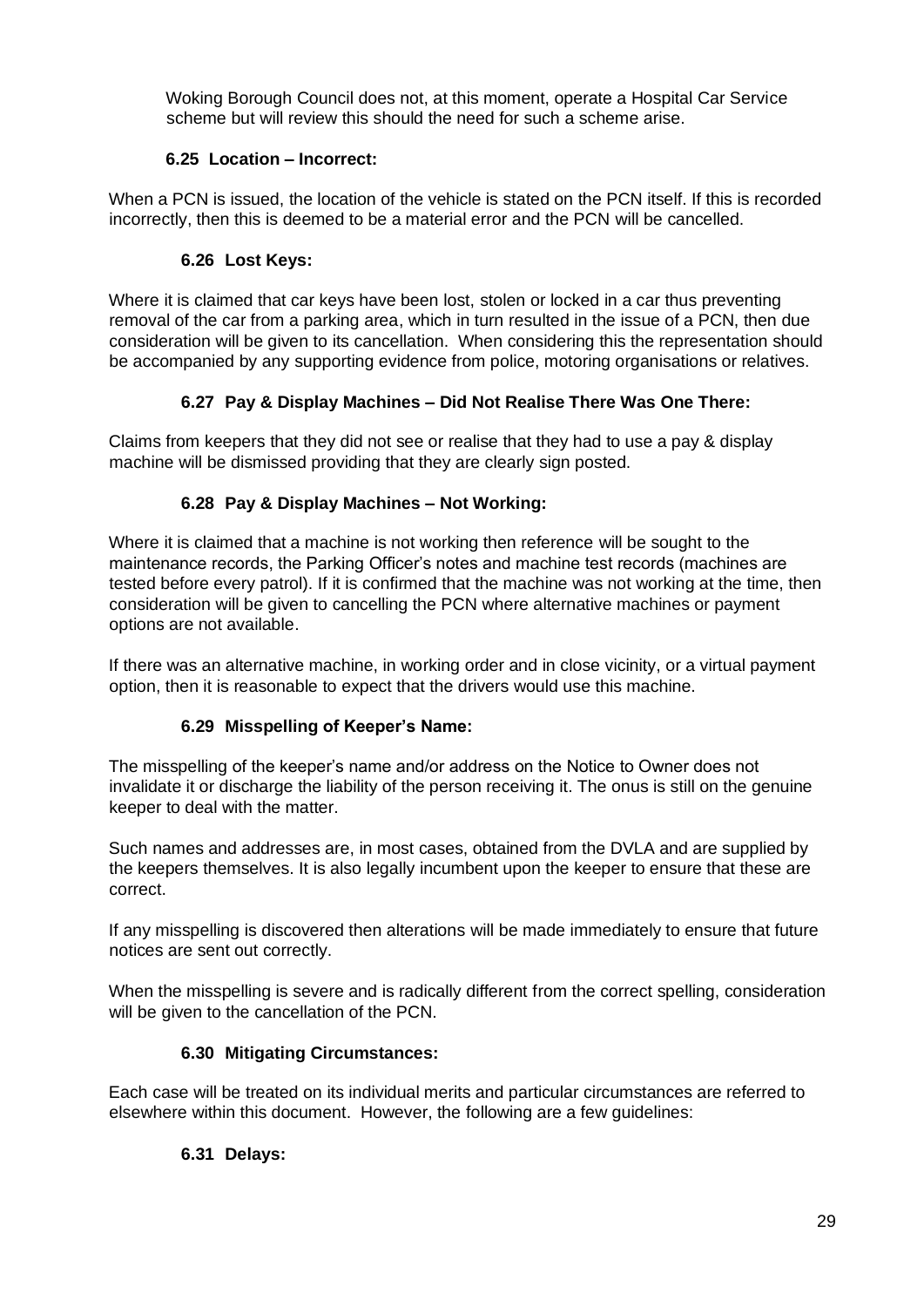Delays due to queues at shops, banks etc., meetings taking longer than expected, caught up in crowds etc., are not considered as valid reasons to cancel a PCN. Allowance will be made for such delays when purchasing parking time as they are a regular occurrence and part of normal life (see emergencies below).

## **6.32 Children / Elderly People:**

Claims are often made by people, accompanied by young children or elderly people, that they were delayed because of them. This will likely not not be considered as a reason to cancel a PCN because allowance should be made for this when purchasing parking time. (See emergencies below).

Claims that PCNs issued whilst children were being dropped-off or collected from schools etc., will not be cancelled unless a reasonable amount of time was not allowed by the Parking Officer. The normal 5 minute observation period should be enough time in such circumstances.

## **6.33 Emergencies:**

An emergency is an unforeseen situation that prevented the driver from moving his/her vehicle. They are usually of a medical nature and leniency will be exercised where it can be seen that the driver could not have foreseen the situation. Wherever possible such claims should be supported by independent evidence.

## **6.34 Motorcycle Bays:**

These are not mandatory bays but are exemptions to the normal restrictions in car parks. Consequently, any vehicle, other than a motorcycle, parked in such a bay is parked in contravention of the surrounding restriction, not for being parked in a motorcycle bay and a PCN will be issued.

## **6.35 Emergency Call Out**:

An emergency is considered to last as long as it takes to make the car park safe. Following this any vehicle should be moved to a permitted parking place before any subsequent repairs are undertaken.

## **6.36 Police Officers On-Duty:**

PCNs will not be issued to marked police vehicles when on official duty.

. Requests for cancellation of any PCN issued to an unmarked police vehicle should be made by the officer's area Inspector or equivalent. They should contain confirmation that the officer was on official business and that it was inappropriate for the vehicle to be parked elsewhere.

## **6.37 Police Officer Gave Permission to Park:**

Where details of the officer concerned are given, confirmation will be sought prior to cancellation of the PCN.

Where these details are not given, the PCN will be enforced unless they are supplied subsequently by the driver or keeper of the vehicle.

## **6.38 Pregnancy- Mothers with Young Children:**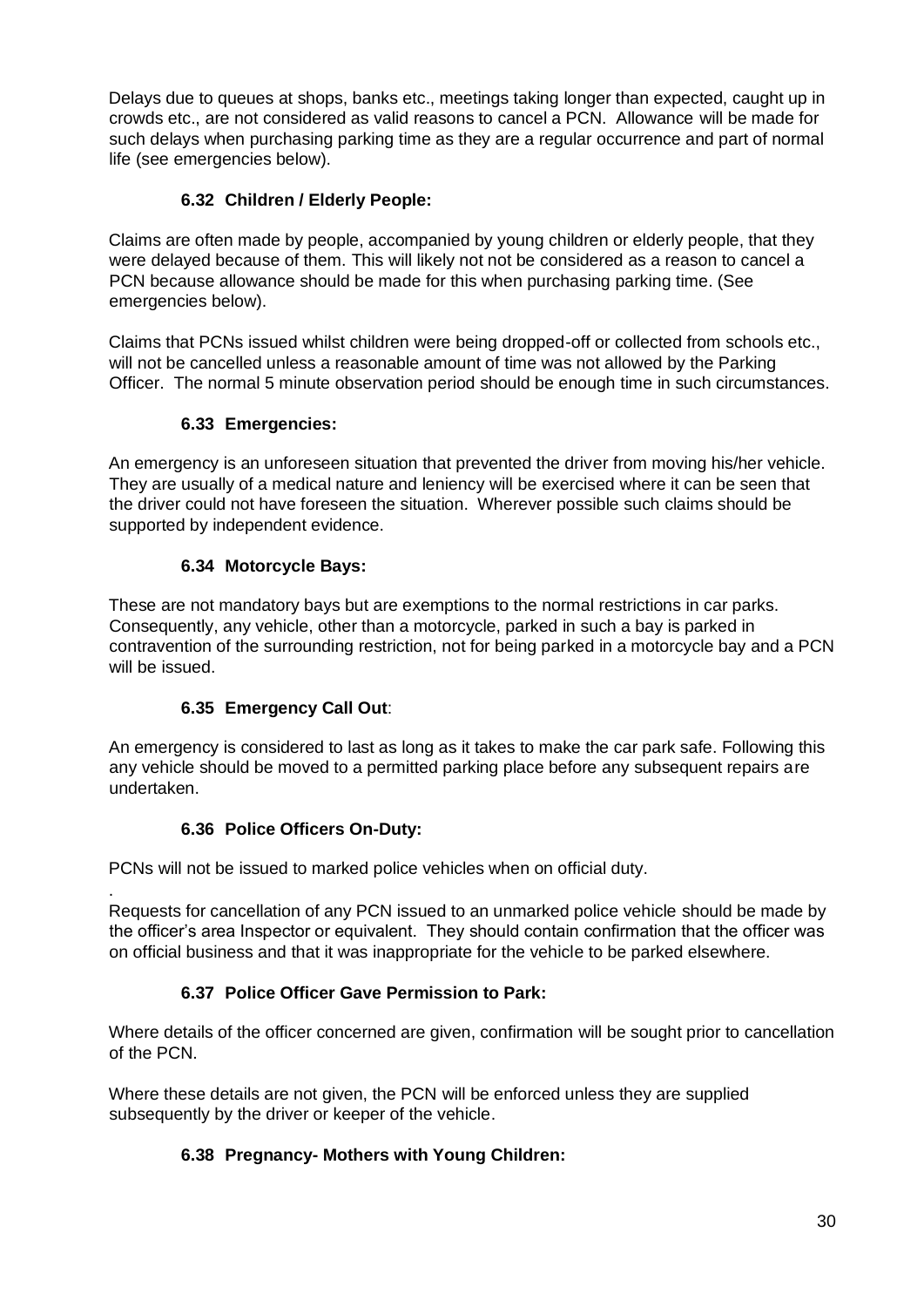Generally, pregnancy is not considered to be a disability and delays caused by young children should not normally lead to the cancellation of a PCN.

However, each case will be treated on its merits. i.e. If the delay was short or was caused by a medical emergency.

If the delay was caused by the mother not allowing additional time enough to deal with young children or her own condition, both of which she is fully aware of, then the PCN will be enforced.

## **6.39 Private Property:**

Parking restrictions placed on private land are not the concern of Woking Borough Council and are outside the scope of its enforcement operation.

Private landlords, residents etc., can impose any reasonable restriction on their own property i.e. the need for permits, clamping etc. Enforcement of such restrictions, however, is also their responsibility although it may be subcontracted to other companies including, on occasion, the local authority.

Any person querying such an area will be referred to the relevant landlord or resident or the land registry.

## **6.41 Public Utility Vehicles:**

These vehicles will be exempt from restrictions, where necessary, if the following criteria apply:

- The vehicle is on an emergency call and is actually involved in the emergency work.
- The vehicle is involved in non-emergency maintenance of apparatus.
- A board or note showing the address and nature of the emergency is clearly displayed in the vehicle.
- The activity should normally be seen to be taking place.

If abuse is suspected a PCN will be issued and the Parking Officer will note the reason why.

In such cases the PCN will be enforced unless supporting evidence of the emergency / maintenance is supplied by the utility company.

A Public Utility Vehicle is any vehicle involved in the mains supply of Gas, Electricity, Water or Telephone services or that of a local authority carrying out similar such services.

#### **6.42 Registered Keeper's Liability:**

Under the Traffic Management Act 2004 the responsibility for any PCN rests with the Registered Keeper of the vehicle as recorded at the Driver & Vehicle Licensing Agency (DVLA).

If the keeper was not the driver at the time of the offence it remains his / her responsibility to pay the PCN and any recompense from the driver should be obtained by the Keeper.

#### **6.43 Restricted Hours:**

The hours during which restrictions are in force will be clearly signed in all car parks, on Onstreet signs and/or at perimeters of CPZs.

#### **6.44 Obscured Signs:**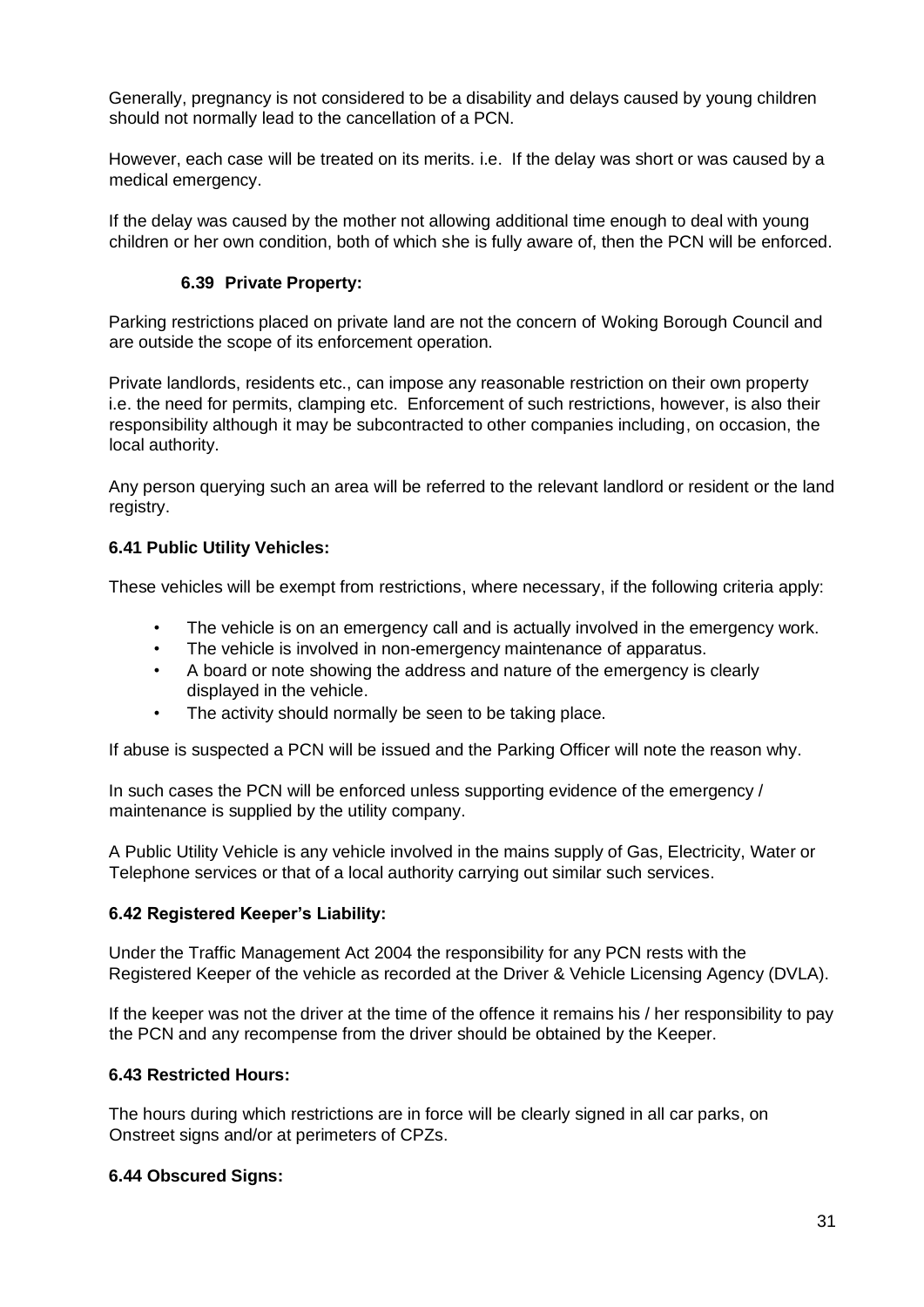- Information signs must be clearly visible at all times. If it is claimed that a sign was obscured and could not be read (graffiti, weather or significant overhanging trees etc.) the sign will be inspected as soon as practicable and remedial action taken alongside a CEO's evidence. If the claim is proved to be correct the PCN will be cancelled.
- If the sign can be easily read then the PCN will be enforced but the sign will be returned to optimal condition as soon as practically possible.

## **6.45 Missing Signs:**

 $\Box$ If a sign is claimed to be missing the location and restriction will be inspected as soon as practicable and, if confirmed, arrangements made for the sign's replacement. Where a sign is missing the PCN will be cancelled. Where a sign has been removed illegally and this can be documented or proved, reports of such practice will be reported to the Police.

#### **6.46 Royal Mail:**

Vehicles being used for the collection or delivery of postal packets are exempt from the regulations as long as they can be seen to be actively involved in such.

Vehicles parked for long periods with no activity observed are subject to the same restrictions as ordinary motorists and a PCN will be issued.

Cancellation of a PCN will only be considered if written confirmation is received from the area manager that the vehicle was actively involved in the collection / delivery of mail.

## **6.47 Security Vans:**

Secure cash vans are occasionally required to park in close proximity to premises in order to affect safe delivery or collection of cash. PCNs issued under such circumstances will be cancelled upon receipt of a representation from the security company confirming such an activity at the time, unless it can be clearly shown that the vehicle was parked for longer than was necessary.

Security vans involved in the delivery of mail or other such low value or uncomplicated items are expected to comply with parking restrictions.

#### **6.48 Time/Date Calibration of Handheld Computers and Pay & Display Machines:**

Prior to commencement of each shift, the Parking Officers shall calibrate their handheld computers to ensure that they reflect the correct time and date. As approved devices, and that the time and date is provided and checked digitally and verified online, it is highly unlikely these will be anything other than the exact time and date.

Pay & Display machines are tested at the outset of each patrol to ensure that they are showing the correct time and date. This is done by obtaining a "test" ticket from the machines, which are kept as part of a daily report function.

#### **6.49 Unauthorised Movement of a Vehicle:**

Movement of any vehicle by the police is considered to be authorised.

Unless there is clear evidence that a vehicle has been moved by an unauthorised person then all PCN's will be enforced.